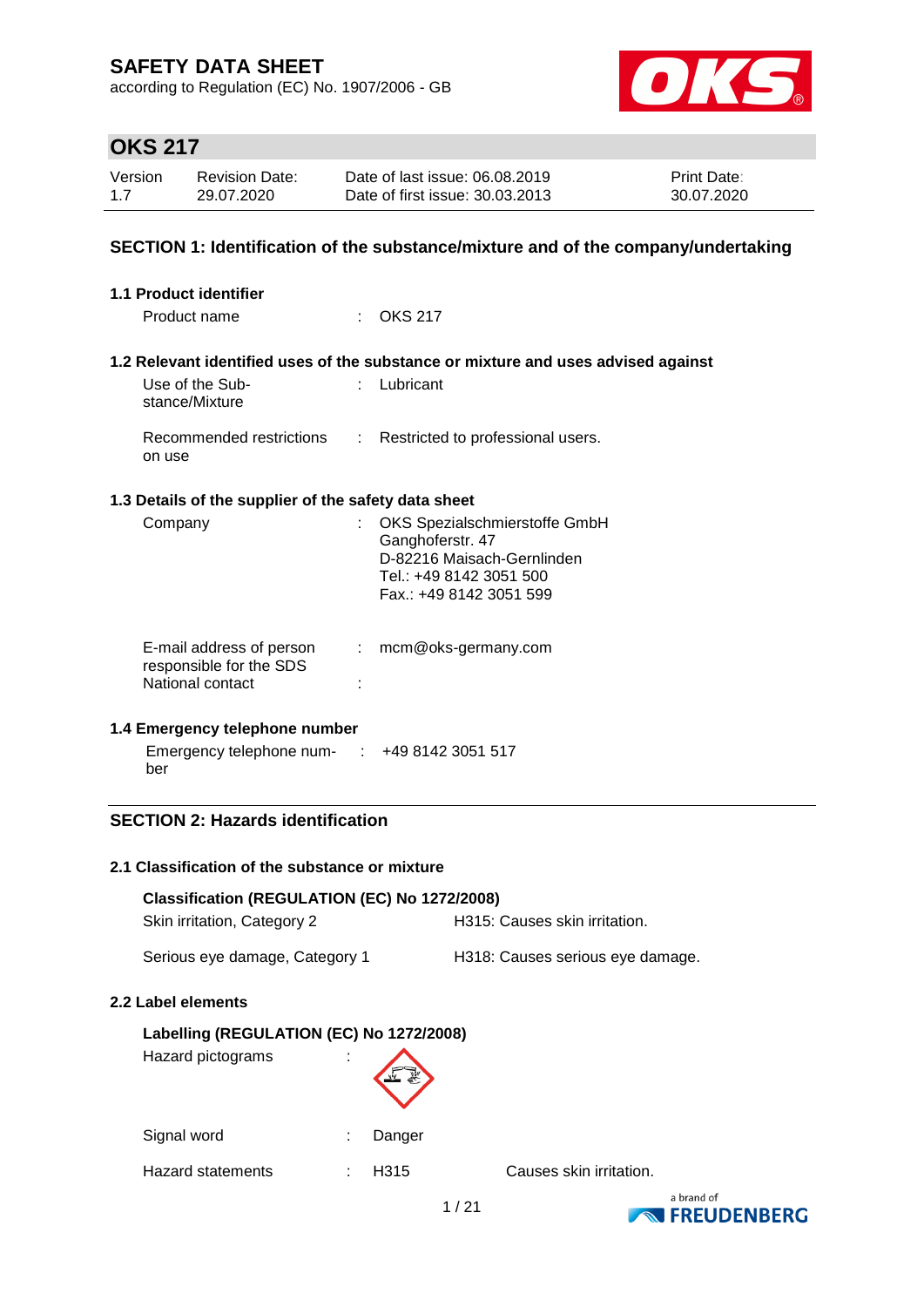according to Regulation (EC) No. 1907/2006 - GB



### **OKS 217**

| Version<br>1.7 | <b>Revision Date:</b><br>29.07.2020 | Date of last issue: 06.08.2019<br>Date of first issue: 30,03,2013 |                                                                                                                                                                                                                 | Print Date:<br>30.07.2020 |
|----------------|-------------------------------------|-------------------------------------------------------------------|-----------------------------------------------------------------------------------------------------------------------------------------------------------------------------------------------------------------|---------------------------|
|                |                                     | H318                                                              | Causes serious eye damage.                                                                                                                                                                                      |                           |
|                | Precautionary statements            | <b>Prevention:</b>                                                |                                                                                                                                                                                                                 |                           |
|                |                                     | P <sub>264</sub><br>P280                                          | Wash skin thoroughly after handling.<br>Wear protective gloves/ eye protection/ face<br>protection.                                                                                                             |                           |
|                |                                     | <b>Response:</b>                                                  |                                                                                                                                                                                                                 |                           |
|                |                                     | P302 + P352                                                       | IF ON SKIN: Wash with plenty of soap and<br>water.                                                                                                                                                              |                           |
|                |                                     |                                                                   | P305 + P351 + P338 + P310 IF IN EYES: Rinse cautiously<br>with water for several minutes. Remove<br>contact lenses, if present and easy to do.<br>Continue rinsing. Immediately call a<br>POISON CENTER/doctor. |                           |
|                |                                     | P332 + P313                                                       | If skin irritation occurs: Get medical advice/<br>attention.                                                                                                                                                    |                           |
|                |                                     | P362 + P364                                                       | Take off contaminated clothing and wash it<br>before reuse.                                                                                                                                                     |                           |

Hazardous components which must be listed on the label: calcium dihydroxide

#### **2.3 Other hazards**

This substance/mixture contains no components considered to be either persistent, bioaccumulative and toxic (PBT), or very persistent and very bioaccumulative (vPvB) at levels of 0.1% or higher.

#### **SECTION 3: Composition/information on ingredients**

#### **3.2 Mixtures**

| Chemical nature | : Mineral oil.  |
|-----------------|-----------------|
|                 | graphite        |
|                 | solid lubricant |

#### **Components**

| Chemical name          | CAS-No.<br>EC-No.<br>Index-No. | Classification     | Concentration<br>limits<br>M-Factor<br><b>Notes</b> | Concentration<br>(% w/w) |
|------------------------|--------------------------------|--------------------|-----------------------------------------------------|--------------------------|
|                        | Registration number            |                    |                                                     |                          |
| White mineral oil (pe- | 8042-47-5                      | Asp. Tox.1; H304   |                                                     | $>= 30 - 50$             |
| troleum)               | 232-455-8                      |                    |                                                     |                          |
|                        | 01-2119487078-27               |                    |                                                     |                          |
| calcium dihydroxide    | 1305-62-0                      | Skin Irrit.2; H315 |                                                     | $>= 10 - 20$             |
|                        | 215-137-3                      | Eye Dam.1; H318    |                                                     |                          |

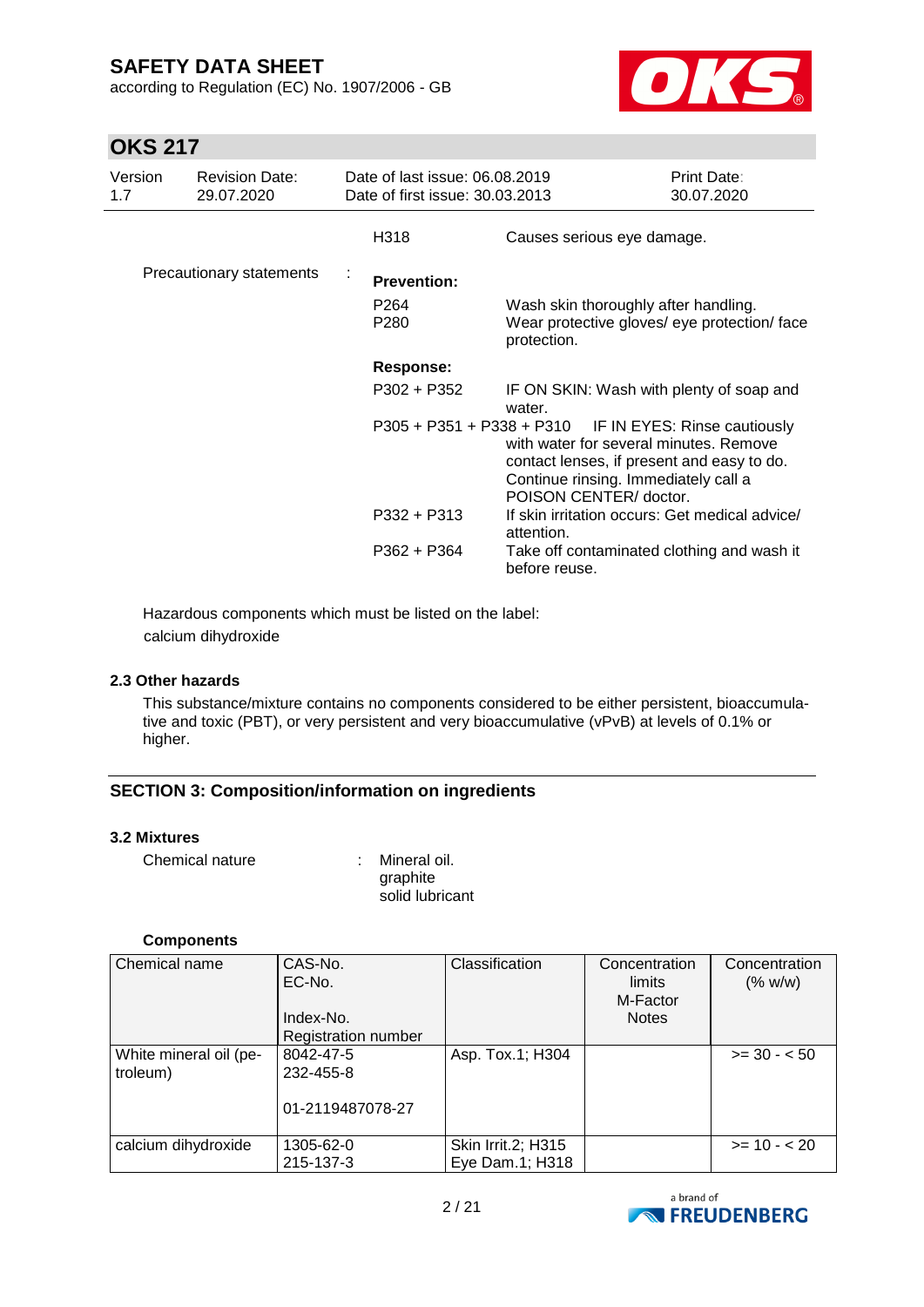according to Regulation (EC) No. 1907/2006 - GB



# **OKS 217**

| Version | <b>Revision Date:</b> | Date of last issue: 06.08.2019  | <b>Print Date:</b> |
|---------|-----------------------|---------------------------------|--------------------|
| 17      | 29.07.2020            | Date of first issue: 30.03.2013 | 30.07.2020         |
|         |                       | STOT SE3; H335                  |                    |

|                                                                   | 01-2119475151-45-<br><b>XXXX</b>                                                                                  |                |                |
|-------------------------------------------------------------------|-------------------------------------------------------------------------------------------------------------------|----------------|----------------|
| Substances with a workplace exposure limit :                      |                                                                                                                   |                |                |
| Graphite                                                          | 7782-42-5<br>231-955-3                                                                                            | Not classified | $>= 20 - < 30$ |
| zirconium dioxide                                                 | 1314-23-4<br>215-227-2                                                                                            | Not classified | $>= 10 - 20$   |
| silicon dioxide<br>$\mathbf{r}$ and $\mathbf{r}$ and $\mathbf{r}$ | 7631-86-9<br>231-545-4<br>01-2119379499-16-<br><b>XXXX</b><br>$\sim$ $\sim$ $\sim$ $\sim$ $\sim$<br>$\sim$ $\sim$ | Not classified | $>= 1 - 10$    |

For explanation of abbreviations see section 16.

#### **SECTION 4: First aid measures**

#### **4.1 Description of first aid measures**

| If inhaled              | Remove person to fresh air. If signs/symptoms continue, get<br>medical attention.<br>Keep patient warm and at rest.<br>If unconscious, place in recovery position and seek medical<br>advice.<br>Keep respiratory tract clear.<br>If breathing is irregular or stopped, administer artificial respira-<br>tion. |
|-------------------------|-----------------------------------------------------------------------------------------------------------------------------------------------------------------------------------------------------------------------------------------------------------------------------------------------------------------|
| In case of skin contact | Take off all contaminated clothing immediately.<br>Wash off immediately with soap and plenty of water.<br>Get medical attention immediately if irritation develops and<br>persists.<br>Wash clothing before reuse.<br>Thoroughly clean shoes before reuse.                                                      |
| In case of eye contact  | : Rinse immediately with plenty of water, also under the eyelids,<br>for at least 10 minutes.<br>Get medical attention immediately.                                                                                                                                                                             |
| If swallowed            | Move the victim to fresh air.<br>If unconscious, place in recovery position and seek medical<br>advice.<br>Keep respiratory tract clear.<br>Do not induce vomiting without medical advice.<br>Never give anything by mouth to an unconscious person.                                                            |

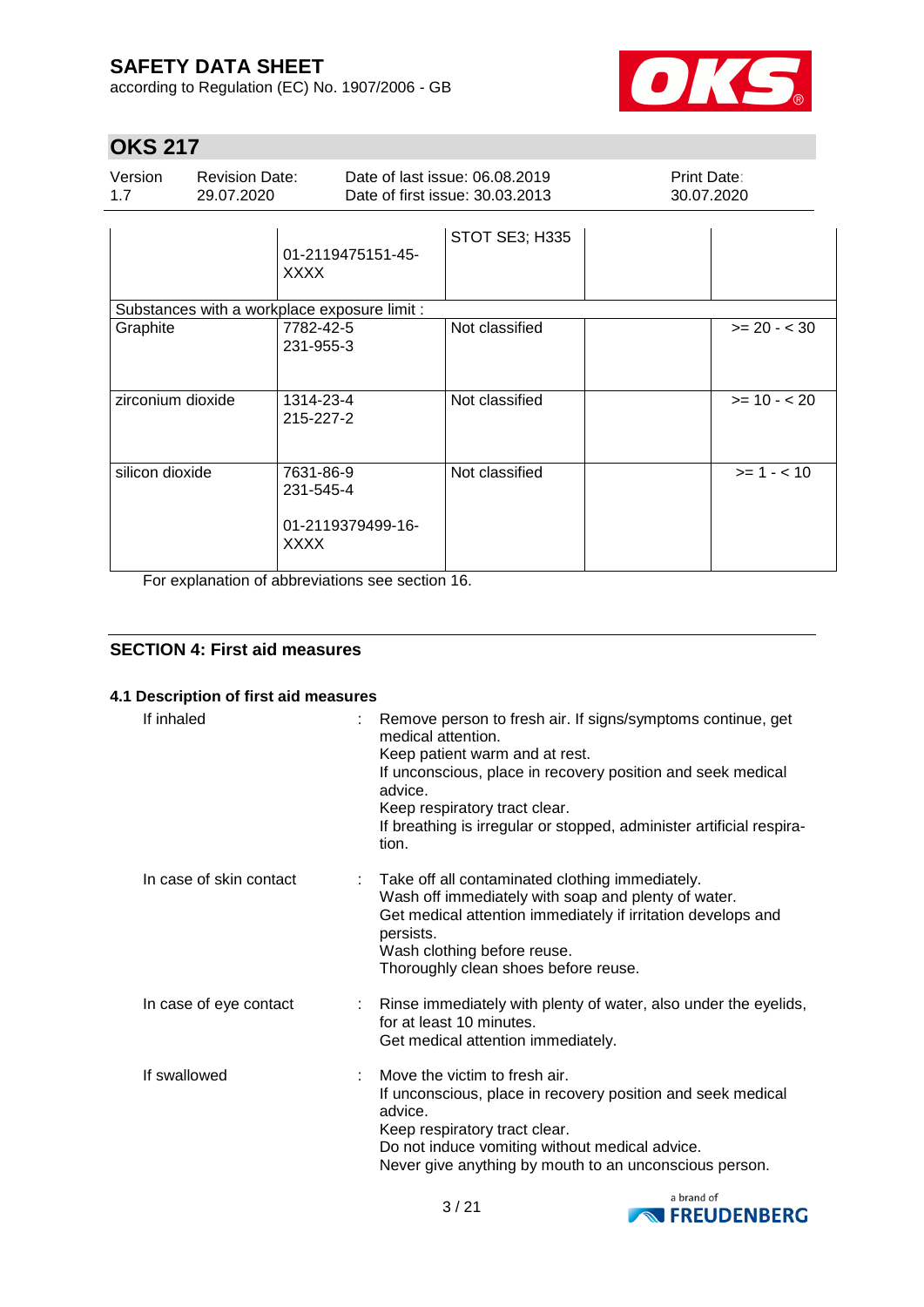according to Regulation (EC) No. 1907/2006 - GB



# **OKS 217**

| Version | <b>Revision Date:</b> | Date of last issue: 06.08.2019  | <b>Print Date:</b> |
|---------|-----------------------|---------------------------------|--------------------|
| 1.7     | 29.07.2020            | Date of first issue: 30.03.2013 | 30.07.2020         |

|              | 4.2 Most important symptoms and effects, both acute and delayed                |
|--------------|--------------------------------------------------------------------------------|
| Symptoms     | Skin contact may provoke the following symptoms:<br>Erythema                   |
| <b>Risks</b> | Causes skin irritation.                                                        |
|              | 4.3 Indication of any immediate medical attention and special treatment needed |
| Treatment    | Treat symptomatically.                                                         |

#### **SECTION 5: Firefighting measures**

#### **5.1 Extinguishing media**

| Suitable extinguishing media      | Use water spray, alcohol-resistant foam, dry chemical or car-<br>bon dioxide. |
|-----------------------------------|-------------------------------------------------------------------------------|
| Unsuitable extinguishing<br>media | : High volume water jet                                                       |

#### **5.2 Special hazards arising from the substance or mixture**

| Specific hazards during fire-<br>fighting          | ÷. | Fire may cause evolution of:<br>Carbon oxides<br>Metal oxides                                                                                                           |
|----------------------------------------------------|----|-------------------------------------------------------------------------------------------------------------------------------------------------------------------------|
| 5.3 Advice for firefighters                        |    |                                                                                                                                                                         |
| Special protective equipment :<br>for firefighters |    | In the event of fire, wear self-contained breathing apparatus.<br>Use personal protective equipment. Exposure to decomposi-<br>tion products may be a hazard to health. |
| Further information                                |    | Standard procedure for chemical fires.                                                                                                                                  |

#### **SECTION 6: Accidental release measures**

#### **6.1 Personal precautions, protective equipment and emergency procedures**

| Personal precautions | Evacuate personnel to safe areas.                            |
|----------------------|--------------------------------------------------------------|
|                      | Use the indicated respiratory protection if the occupational |
|                      | exposure limit is exceeded and/or in case of product release |
|                      | (dust).                                                      |
|                      | Do not breathe vapours, aerosols.                            |
|                      | Refer to protective measures listed in sections 7 and 8.     |
|                      |                                                              |

#### **6.2 Environmental precautions**

| Environmental precautions |  | Try to prevent the material from entering drains or water |
|---------------------------|--|-----------------------------------------------------------|
|---------------------------|--|-----------------------------------------------------------|

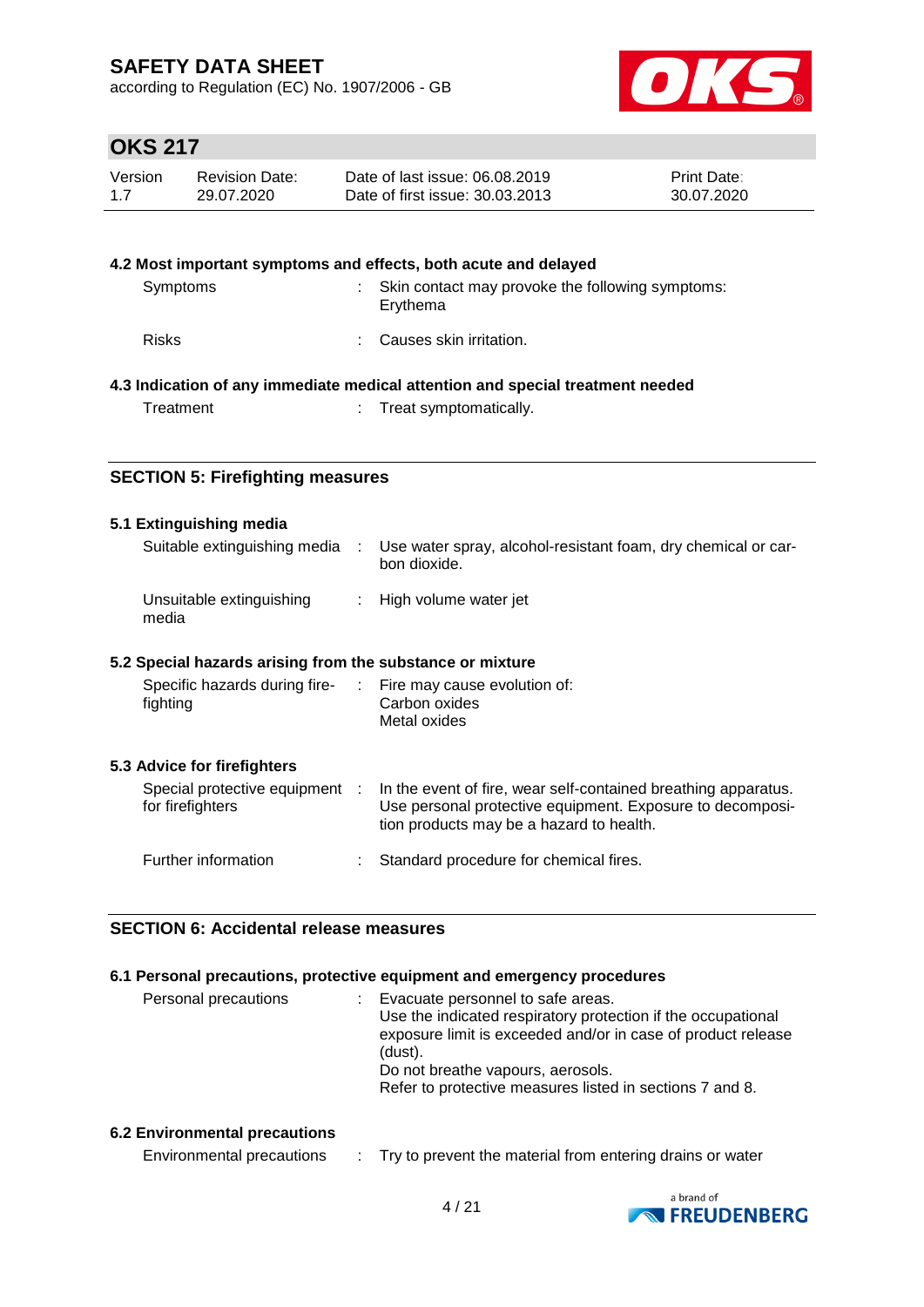according to Regulation (EC) No. 1907/2006 - GB



# **OKS 217**

| Version<br>1.7 | <b>Revision Date:</b><br>29.07.2020 | Date of last issue: 06.08.2019<br>Date of first issue: 30.03.2013                                |  | <b>Print Date:</b><br>30.07.2020 |
|----------------|-------------------------------------|--------------------------------------------------------------------------------------------------|--|----------------------------------|
|                |                                     | courses.<br>Local authorities should be advised if significant spillages<br>cannot be contained. |  |                                  |
|                |                                     | 6.3 Methods and material for containment and cleaning up                                         |  |                                  |
|                | Methods for cleaning up             | Clean up promptly by sweeping or vacuum.<br>Keep in suitable, closed containers for disposal.    |  |                                  |
|                |                                     |                                                                                                  |  |                                  |

#### **6.4 Reference to other sections**

For personal protection see section 8.

#### **SECTION 7: Handling and storage**

| 7.1 Precautions for safe handling                                             |                                                                                                                                                                                                                                                                                                                                                                                                                                                                                                                        |
|-------------------------------------------------------------------------------|------------------------------------------------------------------------------------------------------------------------------------------------------------------------------------------------------------------------------------------------------------------------------------------------------------------------------------------------------------------------------------------------------------------------------------------------------------------------------------------------------------------------|
| Advice on safe handling<br>÷                                                  | Avoid contact with skin and eyes.<br>For personal protection see section 8.<br>Smoking, eating and drinking should be prohibited in the ap-<br>plication area.<br>Wash hands and face before breaks and immediately after<br>handling the product.<br>Do not get in eyes or mouth or on skin.<br>Do not get on skin or clothing.<br>Do not ingest.<br>Do not repack.<br>These safety instructions also apply to empty packaging which<br>may still contain product residues.<br>Keep container closed when not in use. |
| Hygiene measures                                                              | Wash face, hands and any exposed skin thoroughly after<br>handling.                                                                                                                                                                                                                                                                                                                                                                                                                                                    |
| 7.2 Conditions for safe storage, including any incompatibilities              |                                                                                                                                                                                                                                                                                                                                                                                                                                                                                                                        |
| Requirements for storage<br>$\mathbb{R}^{\mathbb{Z}}$<br>areas and containers | Store in original container. Keep container closed when not in<br>use. Keep in a dry, cool and well-ventilated place. Containers<br>which are opened must be carefully resealed and kept upright<br>to prevent leakage. Store in accordance with the particular<br>national regulations. Keep in properly labelled containers.                                                                                                                                                                                         |
| 7.3 Specific end use(s)                                                       |                                                                                                                                                                                                                                                                                                                                                                                                                                                                                                                        |
| Specific use(s)                                                               | Specific instructions for handling, not required.                                                                                                                                                                                                                                                                                                                                                                                                                                                                      |

#### **SECTION 8: Exposure controls/personal protection**

#### **8.1 Control parameters**

**Occupational Exposure Limits**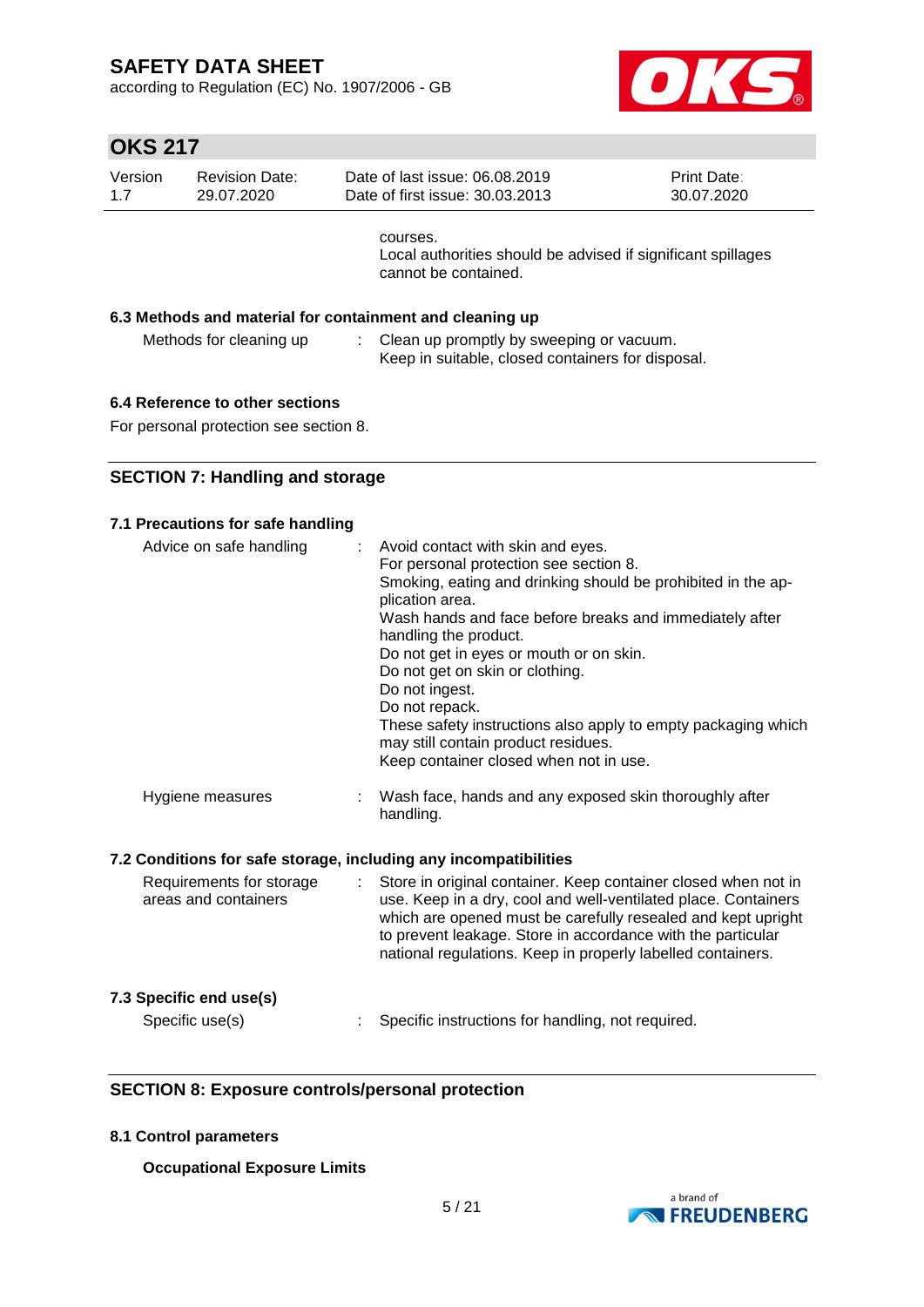according to Regulation (EC) No. 1907/2006 - GB



# **OKS 217**

Version 1.7

Revision Date: 29.07.2020

Date of last issue: 06.08.2019 Date of first issue: 30.03.2013 Print Date: 30.07.2020

| Components                                     | CAS-No.    | Value type (Form<br>of exposure)    | Control parameters          | <b>Basis</b>                  |
|------------------------------------------------|------------|-------------------------------------|-----------------------------|-------------------------------|
| Graphite                                       | 7782-42-5  | TWA (inhalable<br>dust)             | 10 mg/m3                    | GB EH40<br>(2011-12-01)       |
|                                                |            | <b>TWA (Respirable</b><br>dust)     | $4$ mg/m $3$                | GB EH40<br>$(2011 - 12 - 01)$ |
| calcium dihydrox-<br>ide                       | 1305-62-0  | <b>TWA</b>                          | $5$ mg/m $3$                | GB EH40<br>$(2018-08-01)$     |
|                                                |            | <b>TWA (Respirable</b><br>fraction) | 1 $mg/m3$                   | 2017/164/EU<br>(2017-02-01)   |
| Further information                            | Indicative |                                     |                             |                               |
|                                                |            | STEL (Respira-<br>ble fraction)     | $4$ mg/m $3$                | 2017/164/EU<br>(2017-02-01)   |
| Further information                            | Indicative |                                     |                             |                               |
|                                                |            | TWA (Respirab-<br>le)               | 1 $mg/m3$                   | GB EH40<br>$(2018-08-01)$     |
|                                                |            | STEL (Respira-<br>ble)              | $4$ mg/m $3$                | GB EH40<br>$(2018 - 08 - 01)$ |
| zirconium dioxide                              | 1314-23-4  | <b>TWA</b>                          | $5$ mg/m $3$<br>(Zirconium) | GB EH40<br>(2005-04-06)       |
|                                                |            | <b>STEL</b>                         | 10 mg/m3<br>(Zirconium)     | GB EH40<br>(2005-04-06)       |
| silicon dioxide                                | 7631-86-9  | TWA (inhalable<br>dust)             | $6$ mg/m $3$<br>(Silica)    | GB EH40<br>$(2011 - 12 - 01)$ |
|                                                |            | TWA (Respirable<br>dust)            | $2.4$ mg/m $3$<br>(Silica)  | GB EH40<br>$(2011 - 12 - 01)$ |
|                                                |            | <b>TWA (Respirable</b><br>dust)     | $0.1$ mg/m $3$              | 2004/37/EC<br>(2017-12-27)    |
| Further information<br>Carcinogens or mutagens |            |                                     |                             |                               |

#### **Derived No Effect Level (DNEL) according to Regulation (EC) No. 1907/2006:**

| Substance name      | End Use | Exposure routes | Potential health ef-<br>fects | Value              |
|---------------------|---------|-----------------|-------------------------------|--------------------|
| calcium dihydroxide | Workers | Inhalation      | Long-term local ef-<br>fects  | mg/m3              |
|                     | Workers | Inhalation      | Acute local effects           | $4 \text{ mg/m}$ 3 |
| silicon dioxide     | Workers | Inhalation      |                               | $4$ mg/m $3$       |

#### **Predicted No Effect Concentration (PNEC) according to Regulation (EC) No. 1907/2006:**

| Substance name      | <b>Environmental Compartment</b>          | Value       |
|---------------------|-------------------------------------------|-------------|
| calcium dihydroxide | Fresh water                               | $0.49$ mg/l |
|                     | Marine water                              | $0.32$ mg/l |
|                     | Intermittent use/release                  | $0.49$ mg/l |
|                     | Microbiological Activity in Sewage Treat- | $3$ mg/l    |
|                     | ment Systems                              |             |
|                     | Soil                                      | 1080 mg/kg  |

#### **8.2 Exposure controls**

#### **Engineering measures**

none

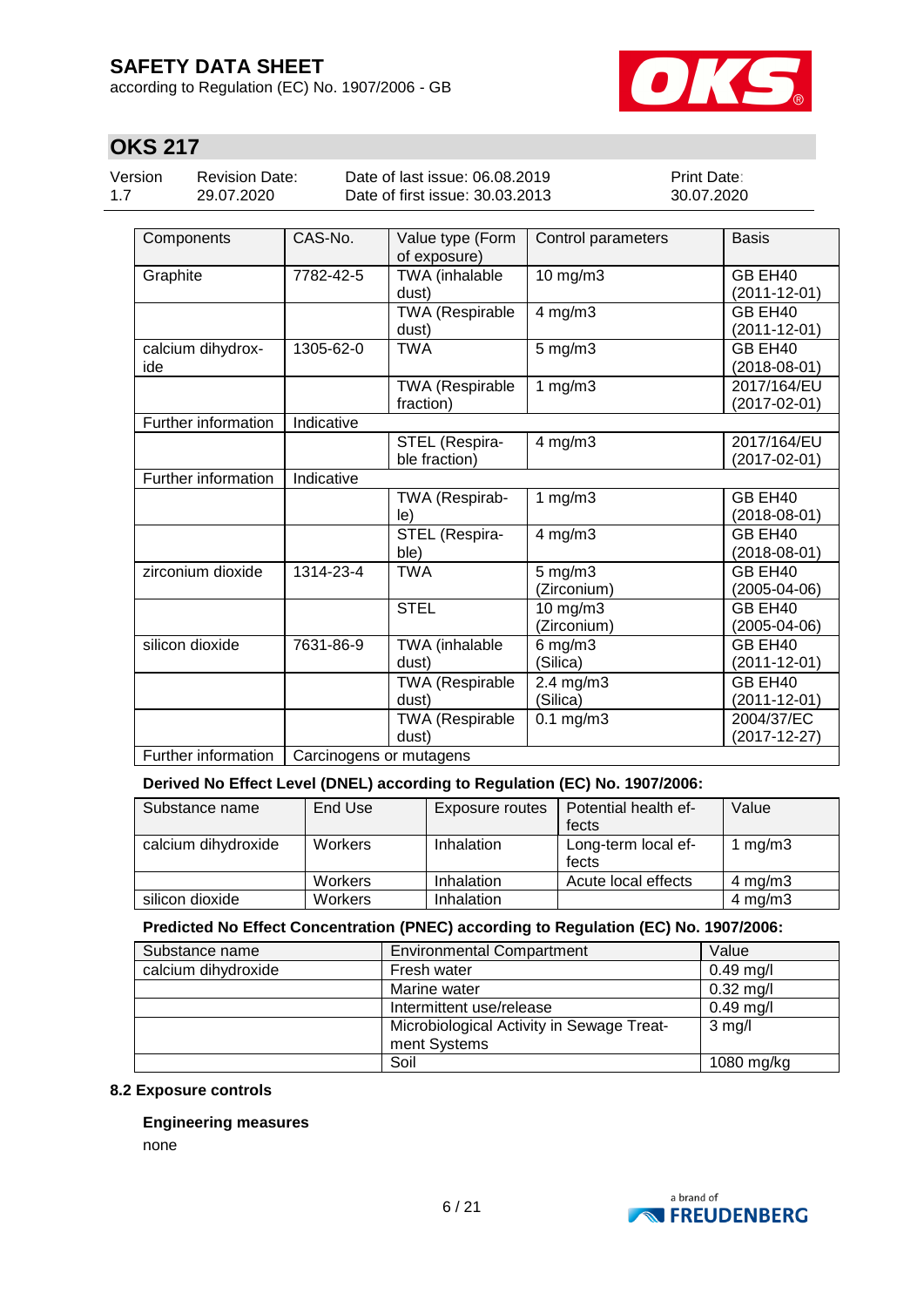according to Regulation (EC) No. 1907/2006 - GB



# **OKS 217**

| Version<br>1.7 |             | <b>Revision Date:</b><br>29.07.2020                                   | Date of last issue: 06.08.2019<br>Date of first issue: 30.03.2013                                                                                                                                                                                                                                                                           | Print Date:<br>30.07.2020 |  |  |
|----------------|-------------|-----------------------------------------------------------------------|---------------------------------------------------------------------------------------------------------------------------------------------------------------------------------------------------------------------------------------------------------------------------------------------------------------------------------------------|---------------------------|--|--|
|                |             | Personal protective equipment                                         |                                                                                                                                                                                                                                                                                                                                             |                           |  |  |
|                |             | Eye protection                                                        | Tightly fitting safety goggles                                                                                                                                                                                                                                                                                                              |                           |  |  |
|                |             | Hand protection<br>Material<br>Break through time<br>Protective index | Nitrile rubber<br>$>10$ min<br>Class 1                                                                                                                                                                                                                                                                                                      |                           |  |  |
|                |             | Remarks                                                               | Wear protective gloves. The break through time depends<br>amongst other things on the material, the thickness and the<br>type of glove and therefore has to be measured for each<br>case.<br>The selected protective gloves have to satisfy the specifica-<br>tions of Regulation (EU) 2016/425 and the standard EN 374<br>derived from it. |                           |  |  |
|                |             | Respiratory protection                                                | Not required; except in case of aerosol formation.                                                                                                                                                                                                                                                                                          |                           |  |  |
|                | Filter type |                                                                       | Filter type A-P                                                                                                                                                                                                                                                                                                                             |                           |  |  |
|                |             | Protective measures                                                   | The type of protective equipment must be selected according<br>to the concentration and amount of the dangerous substance<br>at the specific workplace.<br>Choose body protection in relation to its type, to the concen-<br>tration and amount of dangerous substances, and to the spe-<br>cific work-place.                               |                           |  |  |

### **SECTION 9: Physical and chemical properties**

#### **9.1 Information on basic physical and chemical properties**

| Appearance                  |    | paste             |
|-----------------------------|----|-------------------|
| Colour                      | t. | black             |
| Odour                       |    | characteristic    |
| Odour Threshold             | t. | No data available |
|                             |    |                   |
| рH                          |    | Not applicable    |
| Melting point/range         |    | No data available |
| Boiling point/boiling range |    | No data available |
| Flash point                 |    | Not applicable    |
| Evaporation rate            |    | No data available |

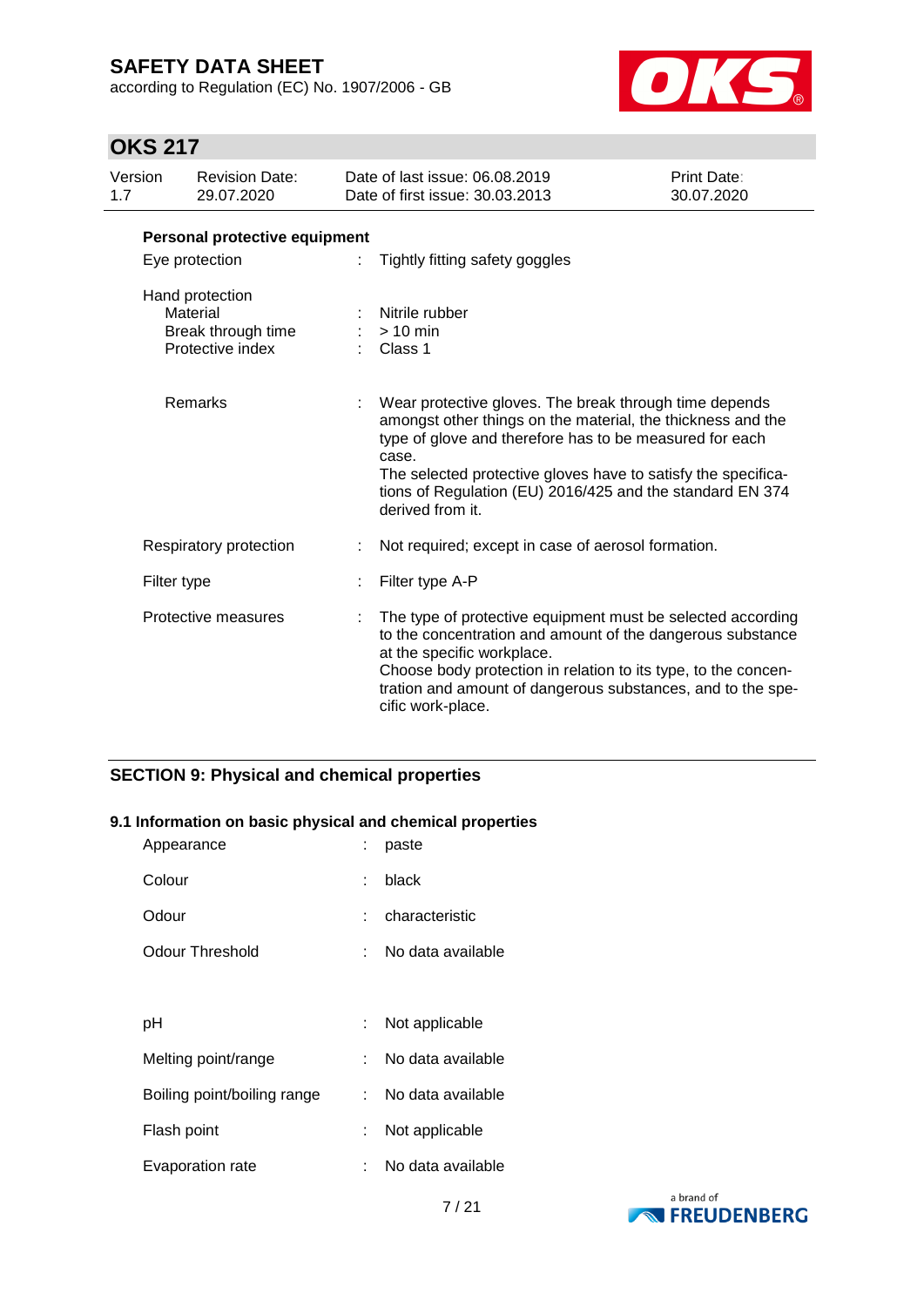according to Regulation (EC) No. 1907/2006 - GB



| Version<br>1.7 |                       | <b>Revision Date:</b><br>29.07.2020                 |    | Date of last issue: 06.08.2019<br>Date of first issue: 30.03.2013 | <b>Print Date:</b><br>30.07.2020 |
|----------------|-----------------------|-----------------------------------------------------|----|-------------------------------------------------------------------|----------------------------------|
|                |                       |                                                     |    |                                                                   |                                  |
|                |                       | Flammability (solid, gas)                           | ÷  | <b>Combustible Solids</b>                                         |                                  |
|                |                       | Upper explosion limit / Upper<br>flammability limit | ÷  | No data available                                                 |                                  |
|                |                       | Lower explosion limit / Lower<br>flammability limit | ÷  | No data available                                                 |                                  |
|                |                       | Vapour pressure                                     | ÷. | $< 0.001$ hPa (20 °C)                                             |                                  |
|                |                       | Relative vapour density                             |    | No data available                                                 |                                  |
|                | Density               |                                                     | ÷  | $1.27$ g/cm3<br>(20 °C)                                           |                                  |
|                | <b>Bulk density</b>   |                                                     |    | No data available                                                 |                                  |
|                |                       | Solubility(ies)<br>Water solubility                 |    | insoluble                                                         |                                  |
|                |                       | Solubility in other solvents                        | ÷  | No data available                                                 |                                  |
|                |                       | Partition coefficient: n-<br>octanol/water          |    | No data available                                                 |                                  |
|                |                       | Auto-ignition temperature                           |    | No data available                                                 |                                  |
|                |                       | Decomposition temperature                           | ÷  | No data available                                                 |                                  |
|                | Viscosity             | Viscosity, dynamic                                  | ÷  | No data available                                                 |                                  |
|                |                       | Viscosity, kinematic                                | ÷  | Not applicable                                                    |                                  |
|                |                       | <b>Explosive properties</b>                         |    | Not explosive                                                     |                                  |
|                |                       | Oxidizing properties                                |    | No data available                                                 |                                  |
|                | 9.2 Other information |                                                     |    |                                                                   |                                  |
|                |                       | Sublimation point                                   |    | No data available                                                 |                                  |
|                |                       | Metal corrosion rate                                |    | Not corrosive to metals                                           |                                  |
|                | Self-ignition         |                                                     |    | not auto-flammable                                                |                                  |

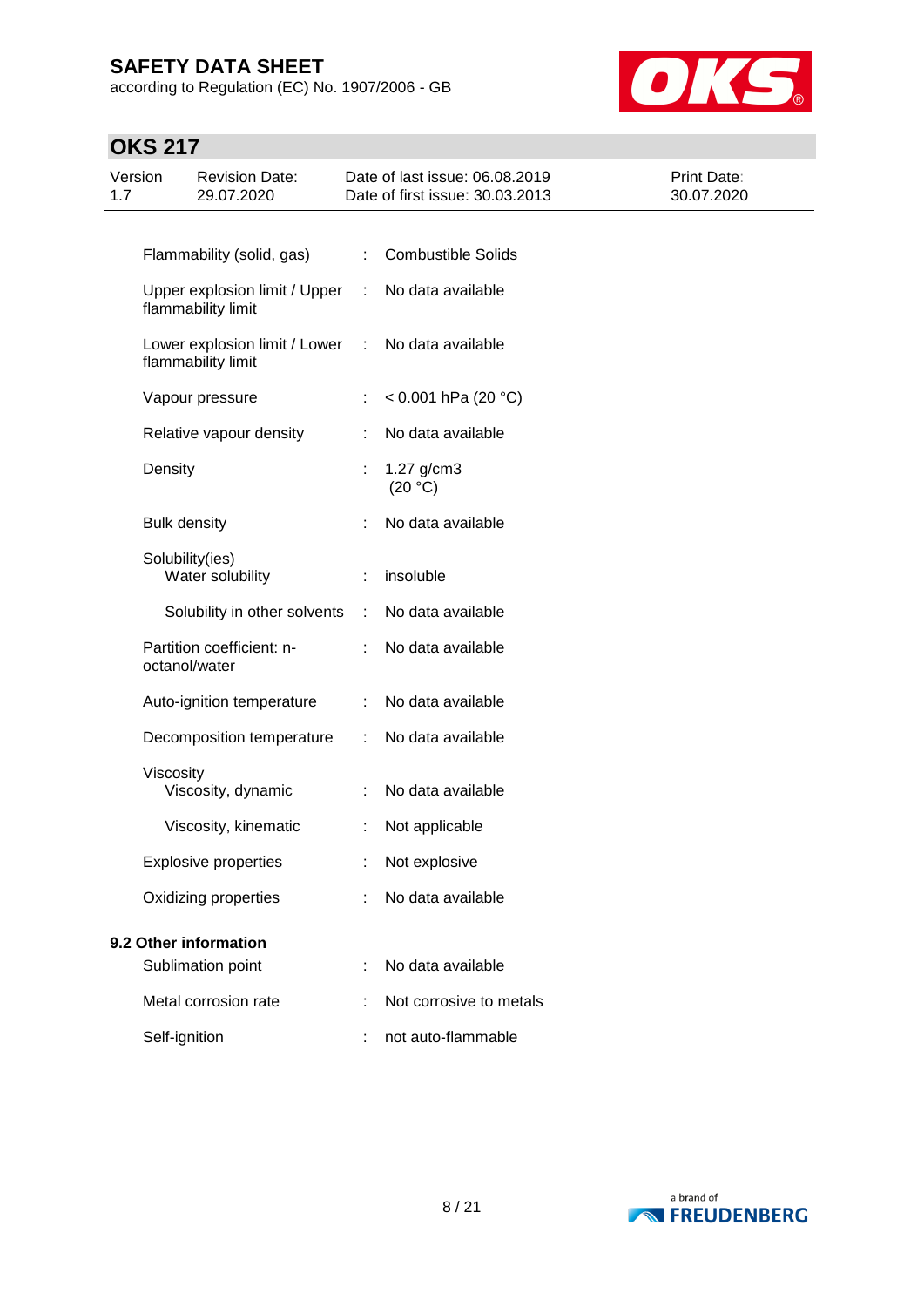according to Regulation (EC) No. 1907/2006 - GB



### **OKS 217**

| Version | <b>Revision Date:</b> | Date of last issue: 06.08.2019  | <b>Print Date:</b> |
|---------|-----------------------|---------------------------------|--------------------|
| 1.7     | 29.07.2020            | Date of first issue: 30.03.2013 | 30.07.2020         |
|         |                       |                                 |                    |

#### **SECTION 10: Stability and reactivity**

#### **10.1 Reactivity**

No hazards to be specially mentioned.

#### **10.2 Chemical stability**

Stable under normal conditions.

#### **10.3 Possibility of hazardous reactions**

| Hazardous reactions |  | No dangerous reaction known under conditions of normal use. |  |  |  |  |  |  |  |
|---------------------|--|-------------------------------------------------------------|--|--|--|--|--|--|--|
|---------------------|--|-------------------------------------------------------------|--|--|--|--|--|--|--|

#### **10.4 Conditions to avoid**

Conditions to avoid : No conditions to be specially mentioned.

#### **10.5 Incompatible materials**

Materials to avoid : No materials to be especially mentioned.

#### **10.6 Hazardous decomposition products**

No decomposition if stored and applied as directed.

#### **SECTION 11: Toxicological information**

#### **11.1 Information on toxicological effects**

| <b>Acute toxicity</b>                        |                                                                                                                 |
|----------------------------------------------|-----------------------------------------------------------------------------------------------------------------|
| <b>Product:</b><br>Acute oral toxicity<br>t. | Remarks: This information is not available.                                                                     |
| Acute dermal toxicity                        | Symptoms: Redness, Local irritation                                                                             |
| <b>Components:</b>                           |                                                                                                                 |
| White mineral oil (petroleum):               |                                                                                                                 |
| Acute oral toxicity<br>÷.                    | LD50 Oral (Rat): $> 5,000$ mg/kg<br>Method: OECD Test Guideline 401                                             |
| Acute inhalation toxicity<br>t.              | $LC50$ (Rat): $> 5$ mg/l<br>Exposure time: 4 h<br>Test atmosphere: dust/mist<br>Method: OECD Test Guideline 403 |
| Acute dermal toxicity                        | : LD50 Dermal (Rabbit): $>$ 3,000 mg/kg<br>Method: OECD Test Guideline 402                                      |
| calcium dihydroxide:<br>Acute oral toxicity  | LD50 (Rat, female): $> 2,000$ mg/kg                                                                             |

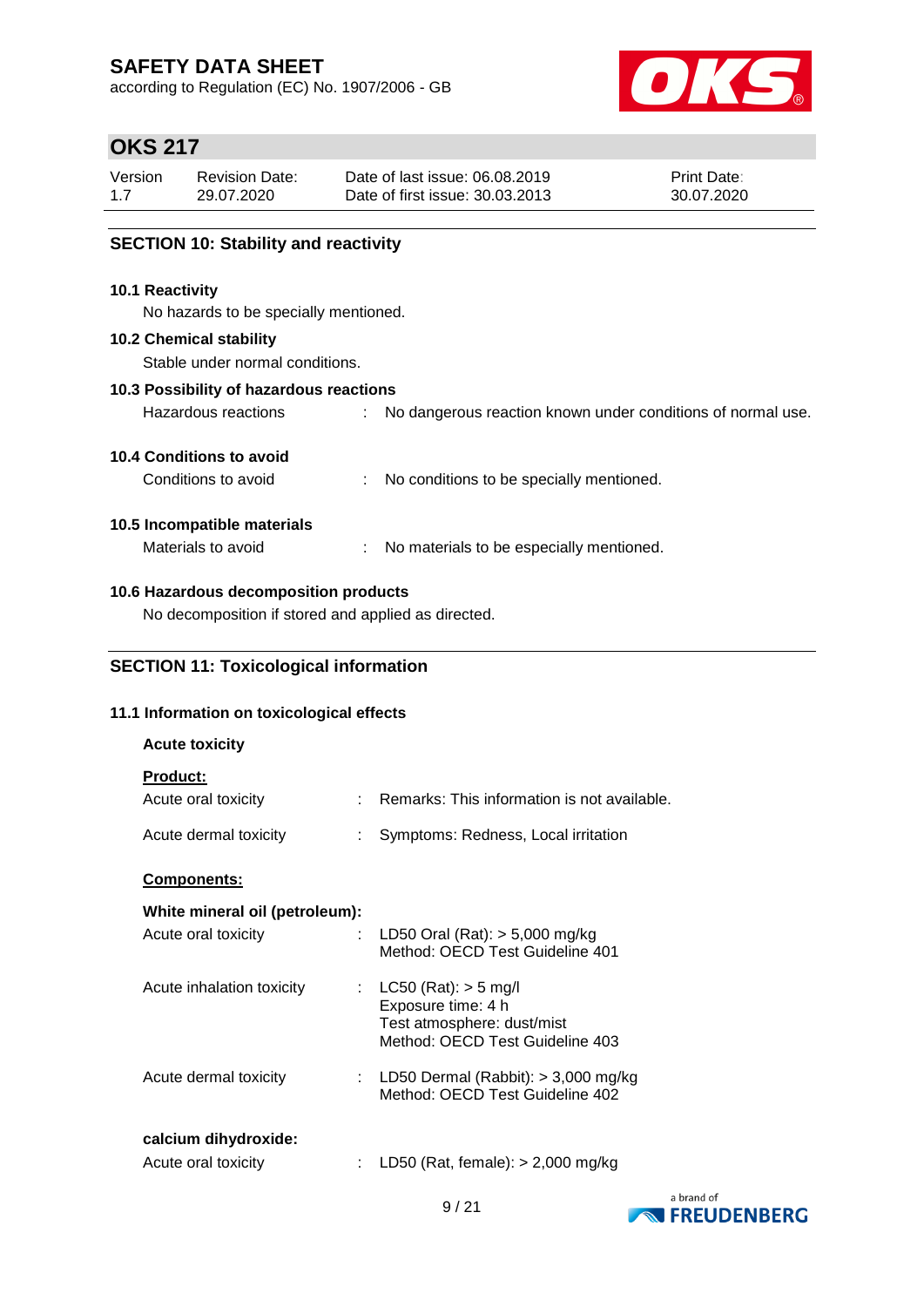according to Regulation (EC) No. 1907/2006 - GB



| Version<br>1.7                 | <b>Revision Date:</b><br>29.07.2020 |    | Date of last issue: 06.08.2019<br>Date of first issue: 30.03.2013                                                                                          | <b>Print Date:</b><br>30.07.2020 |
|--------------------------------|-------------------------------------|----|------------------------------------------------------------------------------------------------------------------------------------------------------------|----------------------------------|
|                                |                                     |    | Method: OECD Test Guideline 425<br>GLP: yes<br>Assessment: The substance or mixture has no acute oral tox-<br>icity                                        |                                  |
|                                | Acute inhalation toxicity           | ÷. | LC50 (Rat, male and female): $> 6.04$ mg/l<br>Exposure time: 4 h<br>Test atmosphere: dust/mist<br>Method: OECD Test Guideline 436<br>GLP: yes              |                                  |
|                                | Acute dermal toxicity               | ÷. | LD50 (Rabbit, male and female): $>$ 2,500 mg/kg<br>Method: OECD Test Guideline 402<br>Assessment: The substance or mixture has no acute dermal<br>toxicity |                                  |
| <b>Graphite:</b>               |                                     |    |                                                                                                                                                            |                                  |
|                                | Acute oral toxicity                 |    | : LD50 (Rat): $> 2,000$ mg/kg<br>Method: OECD Test Guideline 423<br>Assessment: The substance or mixture has no acute oral tox-<br>icity                   |                                  |
|                                | silicon dioxide:                    |    |                                                                                                                                                            |                                  |
|                                | Acute oral toxicity                 |    | : LD50 (Rat): $> 5,000$ mg/kg<br>Method: OECD Test Guideline 401                                                                                           |                                  |
|                                | Acute dermal toxicity               |    | : LD50 (Rabbit): $> 5,000$ mg/kg                                                                                                                           |                                  |
|                                | <b>Skin corrosion/irritation</b>    |    |                                                                                                                                                            |                                  |
| Product:                       |                                     |    |                                                                                                                                                            |                                  |
| Remarks                        |                                     |    | Irritating to skin.                                                                                                                                        |                                  |
|                                | Components:                         |    |                                                                                                                                                            |                                  |
|                                | White mineral oil (petroleum):      |    |                                                                                                                                                            |                                  |
| Species<br>Method<br>Result    |                                     |    | Rabbit<br><b>OECD Test Guideline 404</b><br>No skin irritation                                                                                             |                                  |
|                                | calcium dihydroxide:                |    |                                                                                                                                                            |                                  |
| <b>Species</b>                 |                                     |    | human skin                                                                                                                                                 |                                  |
|                                | Assessment                          |    | Irritating to skin.                                                                                                                                        |                                  |
| Method<br>Result<br><b>GLP</b> |                                     |    | <b>OECD Test Guideline 431</b><br>Irritating to skin.<br>yes                                                                                               |                                  |
| Species                        | Assessment                          |    | Rabbit<br>Irritating to skin.                                                                                                                              |                                  |

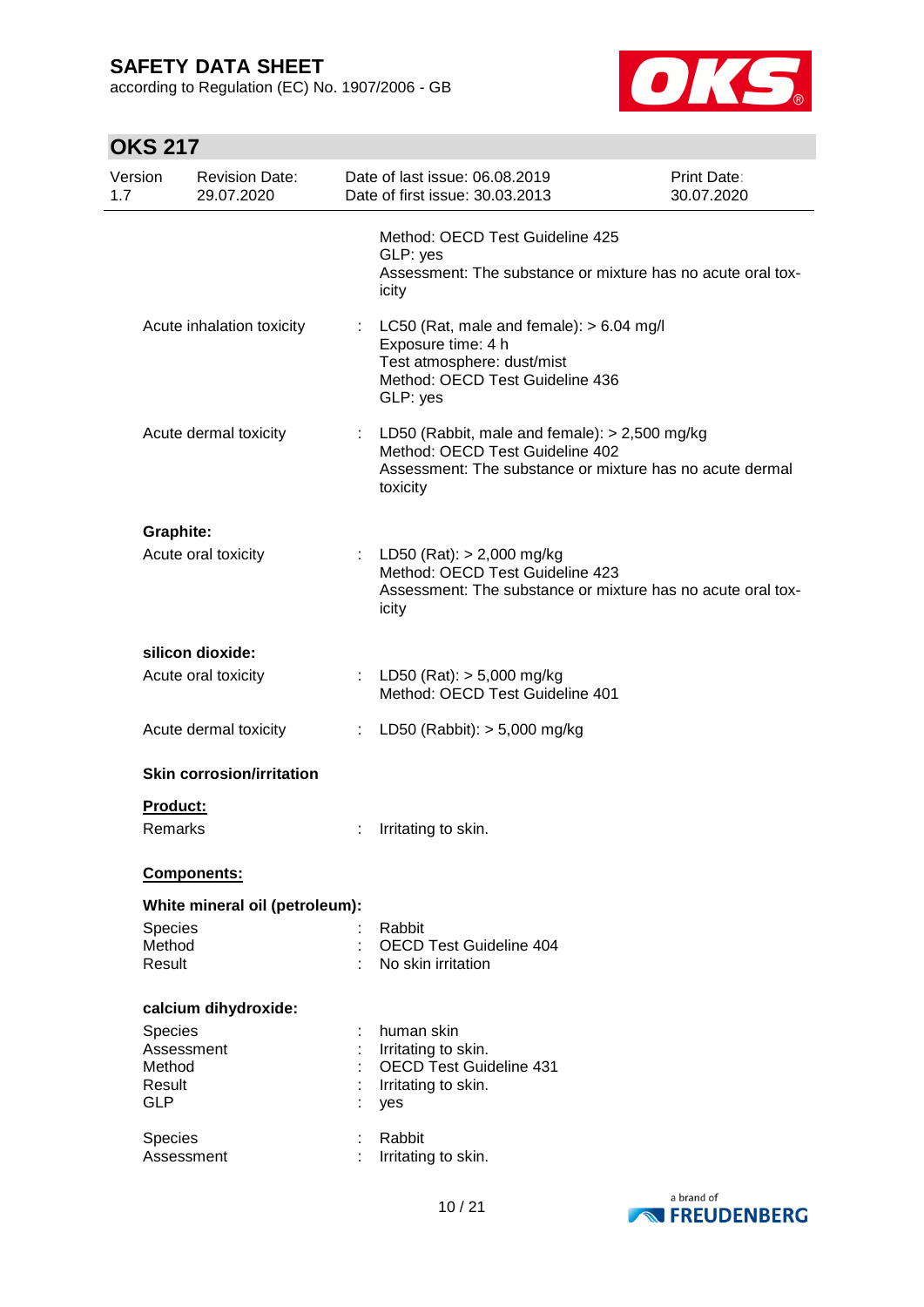according to Regulation (EC) No. 1907/2006 - GB



| Version<br>1.7                 | <b>Revision Date:</b><br>29.07.2020 | Date of last issue: 06.08.2019<br>Date of first issue: 30.03.2013 | Print Date:<br>30.07.2020 |
|--------------------------------|-------------------------------------|-------------------------------------------------------------------|---------------------------|
| Method<br>Result<br><b>GLP</b> |                                     | <b>OECD Test Guideline 404</b><br>Irritating to skin.<br>yes      |                           |
|                                | <b>Graphite:</b>                    |                                                                   |                           |
|                                | Species<br>Assessment<br>Method     | Rabbit<br>No skin irritation<br>OECD Test Guideline 404           |                           |
| Result<br><b>GLP</b>           |                                     | No skin irritation<br>yes                                         |                           |
|                                | silicon dioxide:                    |                                                                   |                           |
|                                | Species                             | Rabbit                                                            |                           |
|                                | Assessment                          | No skin irritation                                                |                           |
|                                | Method                              | <b>OECD Test Guideline 404</b>                                    |                           |
| Result                         |                                     | No skin irritation                                                |                           |
| <b>GLP</b>                     |                                     | yes                                                               |                           |
|                                | Serious eye damage/eye irritation   |                                                                   |                           |
|                                | Product:                            |                                                                   |                           |
|                                | Remarks                             | Risk of serious damage to eyes.                                   |                           |
|                                | Components:                         |                                                                   |                           |
|                                | White mineral oil (petroleum):      |                                                                   |                           |
|                                | Species                             | Rabbit                                                            |                           |
|                                | Method                              | <b>OECD Test Guideline 405</b>                                    |                           |
| Result                         |                                     | No eye irritation                                                 |                           |
|                                | calcium dihydroxide:                |                                                                   |                           |
|                                | Species                             | Rabbit                                                            |                           |
|                                | Assessment                          | Risk of serious damage to eyes.                                   |                           |
| Result                         | Method                              | <b>OECD Test Guideline 405</b><br>Risk of serious damage to eyes. |                           |
| <b>GLP</b>                     |                                     | yes                                                               |                           |
|                                | <b>Graphite:</b>                    |                                                                   |                           |
|                                | Species                             | Rabbit                                                            |                           |
|                                | Assessment                          | No eye irritation                                                 |                           |
|                                | Method                              | <b>OECD Test Guideline 405</b>                                    |                           |
| Result                         |                                     | No eye irritation                                                 |                           |
| <b>GLP</b>                     |                                     | yes                                                               |                           |
|                                | silicon dioxide:                    |                                                                   |                           |
|                                | Species                             | Rabbit                                                            |                           |
|                                | Assessment                          | No eye irritation                                                 |                           |
| Method                         |                                     | <b>OECD Test Guideline 405</b>                                    |                           |
|                                |                                     | 11 I O 1                                                          | a brand of                |

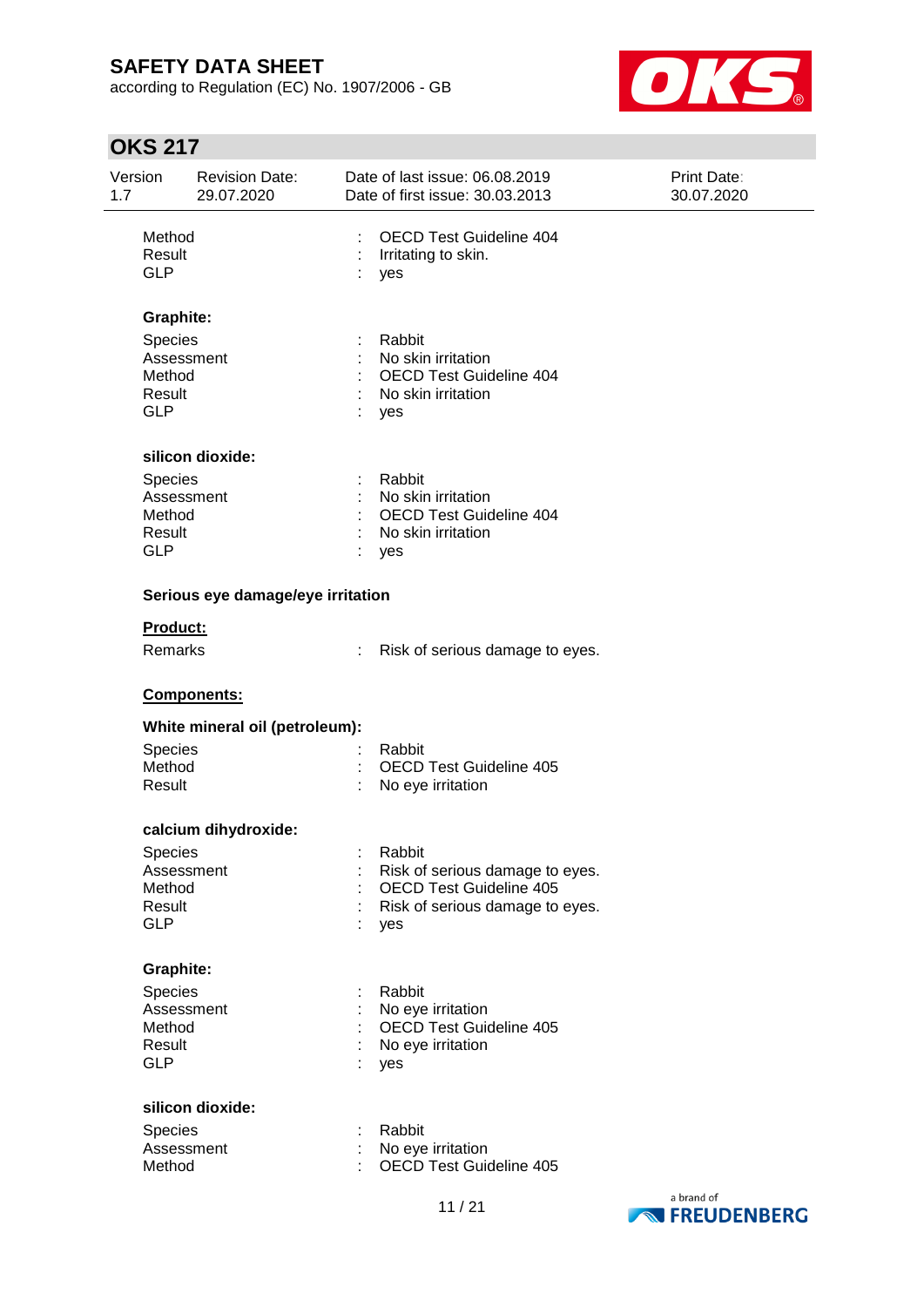according to Regulation (EC) No. 1907/2006 - GB



| Version<br>1.7       | <b>Revision Date:</b><br>29.07.2020 |   | Date of last issue: 06.08.2019<br>Date of first issue: 30.03.2013        | Print Date:<br>30.07.2020 |
|----------------------|-------------------------------------|---|--------------------------------------------------------------------------|---------------------------|
| Result<br><b>GLP</b> |                                     |   | No eye irritation<br>yes                                                 |                           |
|                      | Respiratory or skin sensitisation   |   |                                                                          |                           |
| Product:             |                                     |   |                                                                          |                           |
| <b>Remarks</b>       |                                     | ÷ | This information is not available.                                       |                           |
|                      | Components:                         |   |                                                                          |                           |
|                      | White mineral oil (petroleum):      |   |                                                                          |                           |
| Species              |                                     |   | Guinea pig                                                               |                           |
| Method<br>Result     |                                     |   | <b>OECD Test Guideline 406</b><br>Does not cause skin sensitisation.     |                           |
|                      | calcium dihydroxide:                |   |                                                                          |                           |
| <b>Test Type</b>     |                                     |   | Local lymph node assay (LLNA)                                            |                           |
| Species              |                                     |   | Mouse                                                                    |                           |
| Method               | Assessment                          |   | Does not cause skin sensitisation.<br><b>OECD Test Guideline 429</b>     |                           |
| Result               |                                     |   | Does not cause skin sensitisation.                                       |                           |
| <b>GLP</b>           |                                     |   | yes                                                                      |                           |
| Graphite:            |                                     |   |                                                                          |                           |
| Species              |                                     |   | Mouse                                                                    |                           |
|                      | Assessment                          |   | Does not cause skin sensitisation.                                       |                           |
| Method               |                                     |   | <b>OECD Test Guideline 429</b>                                           |                           |
| Result<br><b>GLP</b> |                                     |   | Does not cause skin sensitisation.                                       |                           |
|                      |                                     |   | yes                                                                      |                           |
|                      | silicon dioxide:                    |   |                                                                          |                           |
| Result               | Assessment                          |   | Does not cause skin sensitisation.<br>Does not cause skin sensitisation. |                           |
|                      | Germ cell mutagenicity              |   |                                                                          |                           |
| Product:             |                                     |   |                                                                          |                           |
|                      | Genotoxicity in vitro               | ÷ | Remarks: No data available                                               |                           |
|                      | Genotoxicity in vivo                |   | Remarks: No data available                                               |                           |
|                      | Components:                         |   |                                                                          |                           |
|                      | calcium dihydroxide:                |   |                                                                          |                           |
|                      | Genotoxicity in vitro               |   | Test Type: Ames test<br>Method: OECD Test Guideline 471                  |                           |

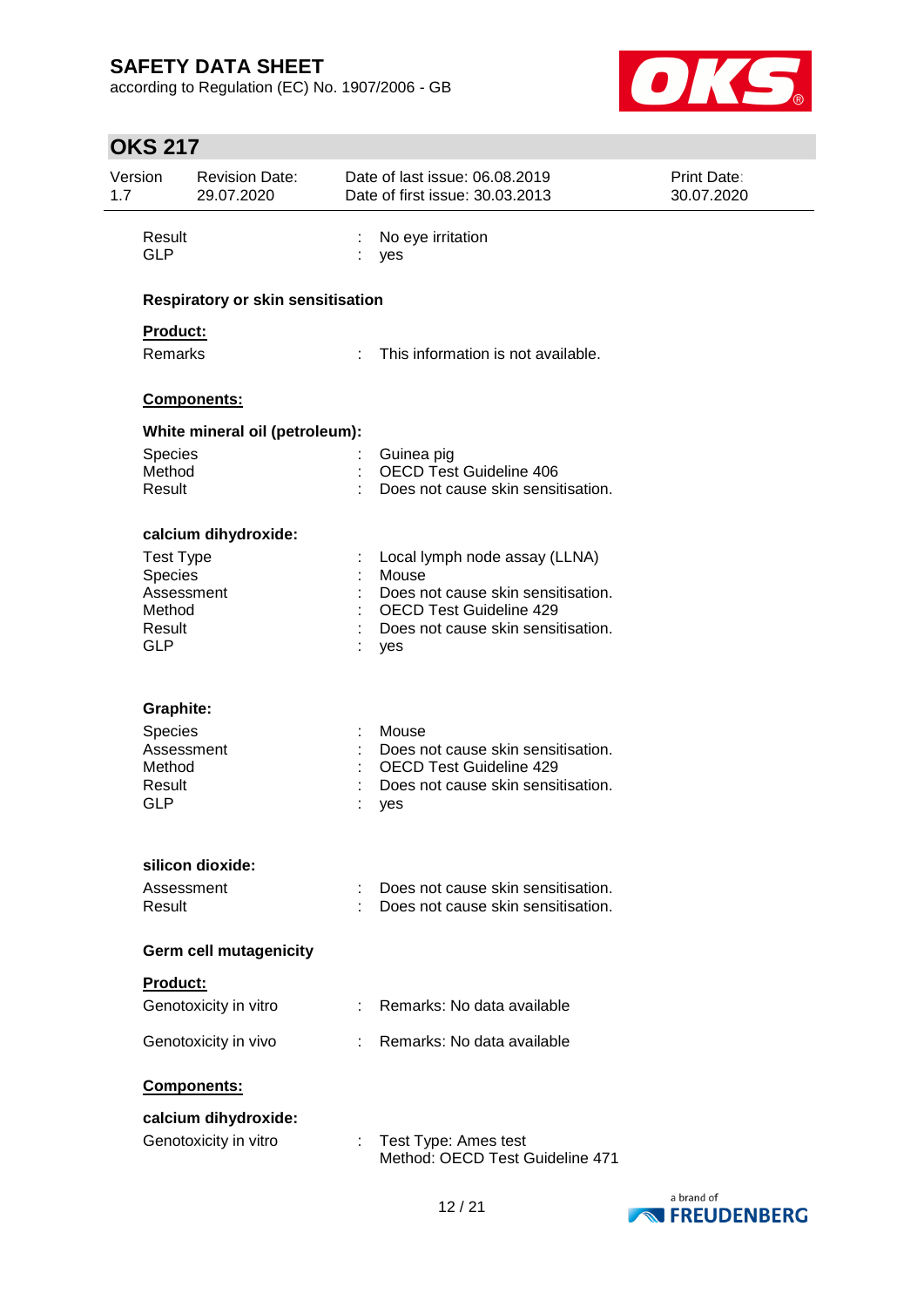according to Regulation (EC) No. 1907/2006 - GB



| Version<br>1.7 | <b>Revision Date:</b><br>29.07.2020     |    | Date of last issue: 06.08.2019<br>Date of first issue: 30.03.2013                                                        | Print Date:<br>30.07.2020 |
|----------------|-----------------------------------------|----|--------------------------------------------------------------------------------------------------------------------------|---------------------------|
|                |                                         |    | Result: negative<br>GLP: yes                                                                                             |                           |
|                |                                         |    | Test Type: Chromosome aberration test in vitro<br>Method: OECD Test Guideline 473<br>Result: negative<br>GLP: yes        |                           |
|                |                                         |    | Test Type: In vitro mammalian cell gene mutation test<br>Method: OECD Test Guideline 476<br>Result: negative<br>GLP: yes |                           |
|                | silicon dioxide:                        |    |                                                                                                                          |                           |
|                | Germ cell mutagenicity-As-<br>sessment  |    | Tests on bacterial or mammalian cell cultures did not show<br>mutagenic effects.                                         |                           |
|                | Carcinogenicity                         |    |                                                                                                                          |                           |
|                | <b>Product:</b>                         |    |                                                                                                                          |                           |
|                | <b>Remarks</b>                          |    | No data available                                                                                                        |                           |
|                | Components:                             |    |                                                                                                                          |                           |
|                | calcium dihydroxide:                    |    |                                                                                                                          |                           |
| ment           | Carcinogenicity - Assess-               | ÷  | No evidence of carcinogenicity in animal studies.                                                                        |                           |
|                | silicon dioxide:                        |    |                                                                                                                          |                           |
| ment           | Carcinogenicity - Assess-               | ÷. | No evidence of carcinogenicity in animal studies.                                                                        |                           |
|                | <b>Reproductive toxicity</b>            |    |                                                                                                                          |                           |
|                | <b>Product:</b>                         |    |                                                                                                                          |                           |
|                | Effects on fertility                    |    | Remarks: No data available                                                                                               |                           |
| ment           | Effects on foetal develop-              |    | Remarks: No data available                                                                                               |                           |
|                | Components:                             |    |                                                                                                                          |                           |
|                | calcium dihydroxide:                    |    |                                                                                                                          |                           |
|                | Reproductive toxicity - As-<br>sessment |    | No toxicity to reproduction<br>No effects on or via lactation                                                            |                           |
|                | silicon dioxide:                        |    |                                                                                                                          |                           |
|                | Reproductive toxicity - As-             |    | No toxicity to reproduction                                                                                              |                           |

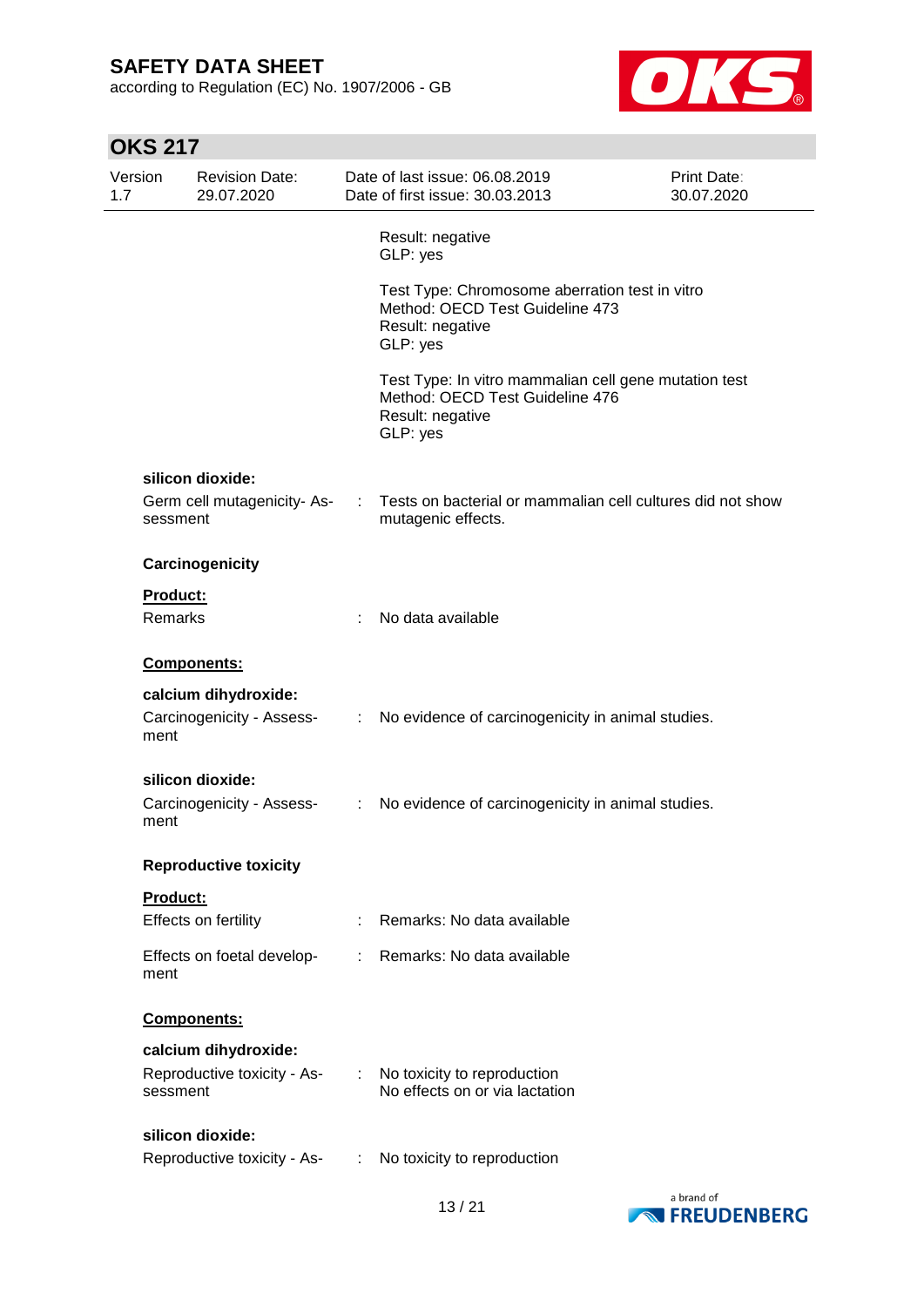according to Regulation (EC) No. 1907/2006 - GB



| Version<br>1.7             | <b>Revision Date:</b><br>29.07.2020                                             |   | Date of last issue: 06.08.2019<br>Date of first issue: 30.03.2013                                   | Print Date:<br>30.07.2020 |
|----------------------------|---------------------------------------------------------------------------------|---|-----------------------------------------------------------------------------------------------------|---------------------------|
| sessment                   |                                                                                 |   | No effects on or via lactation                                                                      |                           |
|                            | <b>STOT - single exposure</b>                                                   |   |                                                                                                     |                           |
|                            | <b>Components:</b>                                                              |   |                                                                                                     |                           |
|                            | calcium dihydroxide:<br>Assessment                                              |   | May cause respiratory irritation.                                                                   |                           |
| <b>Graphite:</b>           |                                                                                 |   |                                                                                                     |                           |
|                            | Assessment                                                                      |   | The substance or mixture is not classified as specific target<br>organ toxicant, single exposure.   |                           |
|                            | silicon dioxide:                                                                |   |                                                                                                     |                           |
|                            | Assessment                                                                      |   | The substance or mixture is not classified as specific target<br>organ toxicant, single exposure.   |                           |
|                            | <b>STOT - repeated exposure</b>                                                 |   |                                                                                                     |                           |
|                            | Components:                                                                     |   |                                                                                                     |                           |
| <b>Graphite:</b>           |                                                                                 |   |                                                                                                     |                           |
|                            | Assessment                                                                      |   | The substance or mixture is not classified as specific target<br>organ toxicant, repeated exposure. |                           |
|                            | silicon dioxide:                                                                |   |                                                                                                     |                           |
|                            | Assessment                                                                      | ÷ | The substance or mixture is not classified as specific target<br>organ toxicant, repeated exposure. |                           |
|                            | <b>Repeated dose toxicity</b>                                                   |   |                                                                                                     |                           |
| <u>Product:</u><br>Remarks |                                                                                 |   | This information is not available.                                                                  |                           |
|                            | <b>Aspiration toxicity</b>                                                      |   |                                                                                                     |                           |
| Product:                   | This information is not available.                                              |   |                                                                                                     |                           |
|                            | Components:                                                                     |   |                                                                                                     |                           |
|                            | White mineral oil (petroleum):<br>May be fatal if swallowed and enters airways. |   |                                                                                                     |                           |
| <b>Graphite:</b>           | No aspiration toxicity classification                                           |   |                                                                                                     |                           |

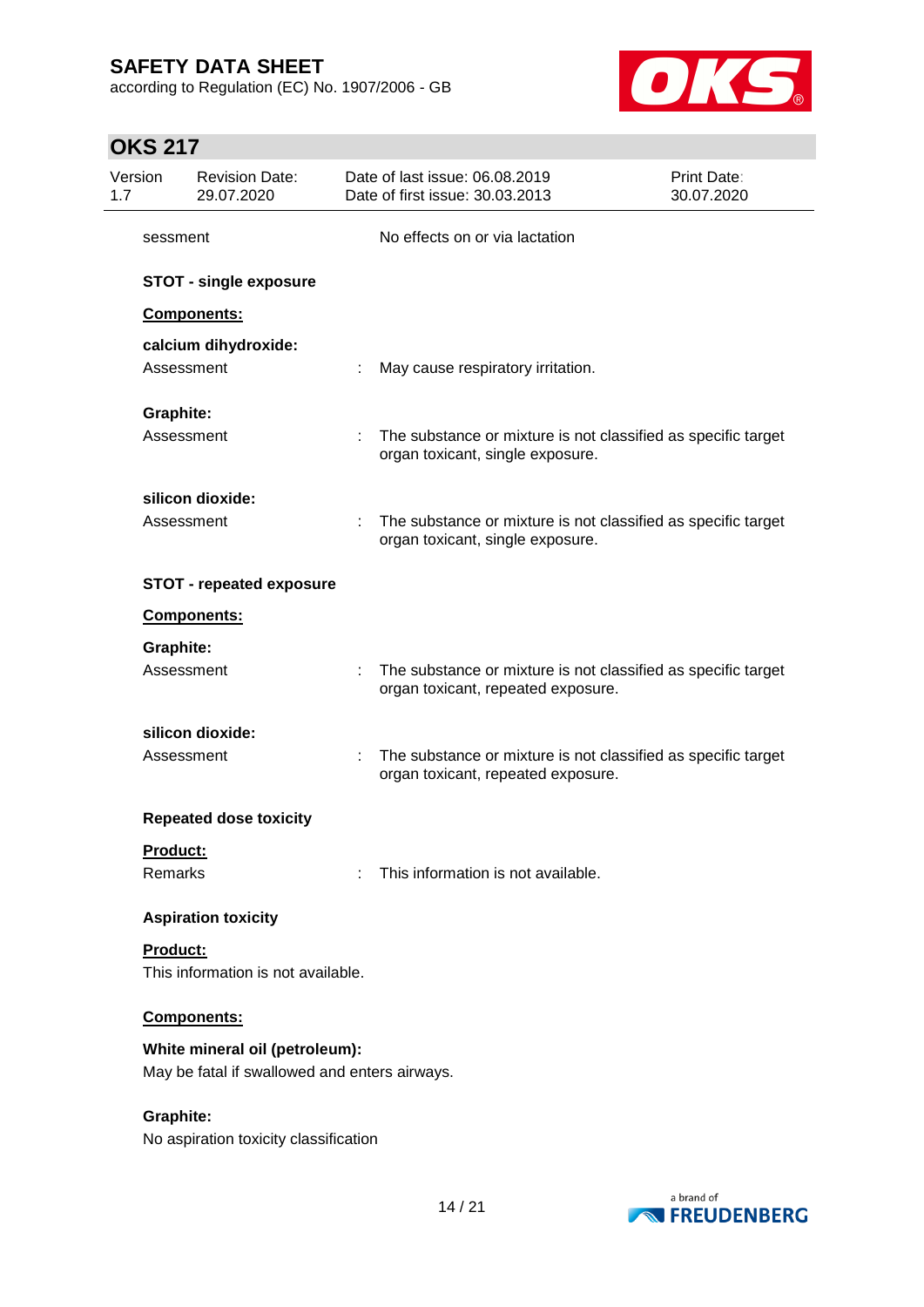according to Regulation (EC) No. 1907/2006 - GB



# **OKS 217**

| Version | <b>Revision Date:</b> | Date of last issue: 06.08.2019  | <b>Print Date:</b> |
|---------|-----------------------|---------------------------------|--------------------|
| 1.7     | 29.07.2020            | Date of first issue: 30.03.2013 | 30.07.2020         |

#### **silicon dioxide:**

No aspiration toxicity classification

#### **Further information**

#### **Product:**

Remarks : Ingestion causes irritation of upper respiratory system and gastrointestinal disturbance.

#### **SECTION 12: Ecological information**

#### **12.1 Toxicity**

| Product:                                                                            |   |                                                                                                                                                       |
|-------------------------------------------------------------------------------------|---|-------------------------------------------------------------------------------------------------------------------------------------------------------|
| Toxicity to fish                                                                    | ÷ | Remarks: No data available                                                                                                                            |
| Toxicity to daphnia and other : Remarks: No data available<br>aquatic invertebrates |   |                                                                                                                                                       |
| Toxicity to algae/aquatic<br>plants                                                 |   | : Remarks: No data available                                                                                                                          |
| Toxicity to microorganisms                                                          |   | Remarks: No data available                                                                                                                            |
| <b>Components:</b>                                                                  |   |                                                                                                                                                       |
| White mineral oil (petroleum):                                                      |   |                                                                                                                                                       |
| Toxicity to fish                                                                    |   | LC50 (Leuciscus idus (Golden orfe)): > 1,000 mg/l<br>Exposure time: 96 h<br>Method: OECD Test Guideline 203                                           |
| Toxicity to daphnia and other :<br>aquatic invertebrates                            |   | EC50 (Daphnia magna (Water flea)): > 100 mg/l<br>Exposure time: 48 h<br>Method: OECD Test Guideline 202                                               |
| calcium dihydroxide:                                                                |   |                                                                                                                                                       |
| Toxicity to fish                                                                    |   | LC50 (Oncorhynchus mykiss (rainbow trout)): 50.6 mg/l<br>Exposure time: 96 h<br>Test Type: static test<br>Method: OECD Test Guideline 203<br>GLP: yes |
| Toxicity to daphnia and other :<br>aquatic invertebrates                            |   | EC50 (Daphnia magna (Water flea)): 49.1 mg/l<br>Exposure time: 48 h<br>Test Type: static test<br>Method: OECD Test Guideline 202<br>GLP: yes          |

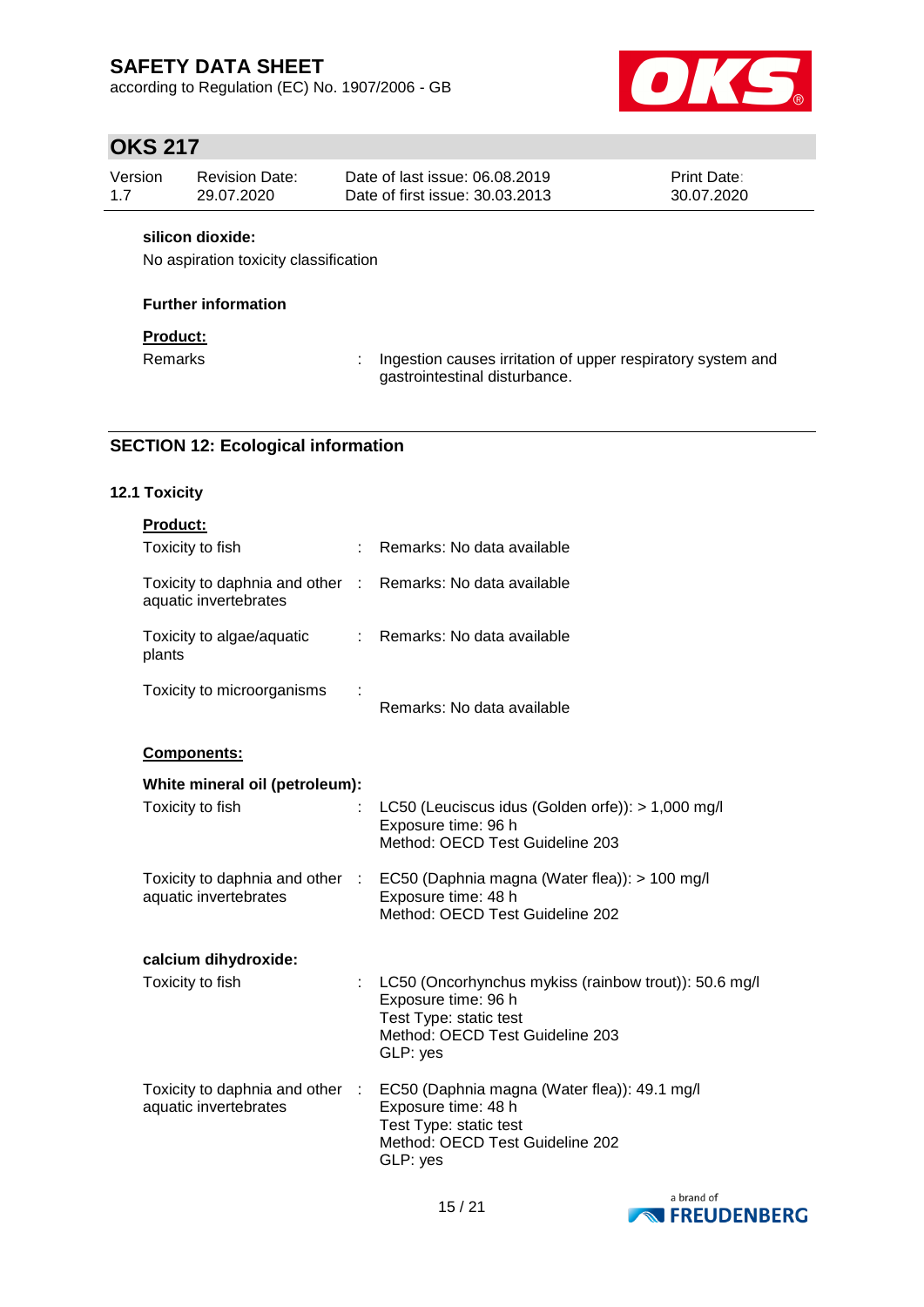according to Regulation (EC) No. 1907/2006 - GB



| 1.7 | Version          | <b>Revision Date:</b><br>29.07.2020                              | Date of last issue: 06.08.2019<br>Date of first issue: 30.03.2013                                                                                                      | <b>Print Date:</b><br>30.07.2020 |
|-----|------------------|------------------------------------------------------------------|------------------------------------------------------------------------------------------------------------------------------------------------------------------------|----------------------------------|
|     | plants           | Toxicity to algae/aquatic                                        | : EC50 (Pseudokirchneriella subcapitata (green algae)): 184.57<br>mg/l<br>Exposure time: 72 h<br>Test Type: static test<br>Method: OECD Test Guideline 201<br>GLP: yes |                                  |
|     | ic toxicity)     | Toxicity to daphnia and other :<br>aquatic invertebrates (Chron- | NOEC: 32 mg/l<br>Exposure time: 14 d<br>Species: Crangon crangon (shrimp)<br>Test Type: semi-static test                                                               |                                  |
|     | <b>Graphite:</b> |                                                                  |                                                                                                                                                                        |                                  |
|     |                  | Toxicity to fish                                                 | : LC50 (Danio rerio (zebra fish)): $> 100$ mg/l<br>Exposure time: 96 h<br>Method: OECD Test Guideline 203<br>GLP: yes                                                  |                                  |
|     |                  | Toxicity to daphnia and other :<br>aquatic invertebrates         | EC50 (Daphnia magna (Water flea)): > 100 mg/l<br>Exposure time: 48 h<br>Method: OECD Test Guideline 202<br>GLP: yes                                                    |                                  |
|     | plants           | Toxicity to algae/aquatic                                        | EC50 (Pseudokirchneriella subcapitata (green algae)): > 100<br>mg/l<br>Exposure time: 72 h<br>Method: OECD Test Guideline 201<br>GLP: yes                              |                                  |
|     |                  | silicon dioxide:                                                 |                                                                                                                                                                        |                                  |
|     |                  | Toxicity to fish                                                 | LC50 (Brachydanio rerio (zebrafish)): > 10,000 mg/l<br>Exposure time: 96 h<br>Method: OECD Test Guideline 203                                                          |                                  |
|     |                  | 12.2 Persistence and degradability                               |                                                                                                                                                                        |                                  |
|     | Product:         |                                                                  |                                                                                                                                                                        |                                  |
|     |                  | Biodegradability                                                 | Remarks: No data available                                                                                                                                             |                                  |
|     | ity              | Physico-chemical removabil- :                                    | Remarks: No data available                                                                                                                                             |                                  |
|     |                  | <b>Components:</b>                                               |                                                                                                                                                                        |                                  |
|     |                  | calcium dihydroxide:                                             |                                                                                                                                                                        |                                  |
|     |                  | Biodegradability                                                 | Remarks: The methods for determining the biological degra-<br>dability are not applicable to inorganic substances.                                                     |                                  |

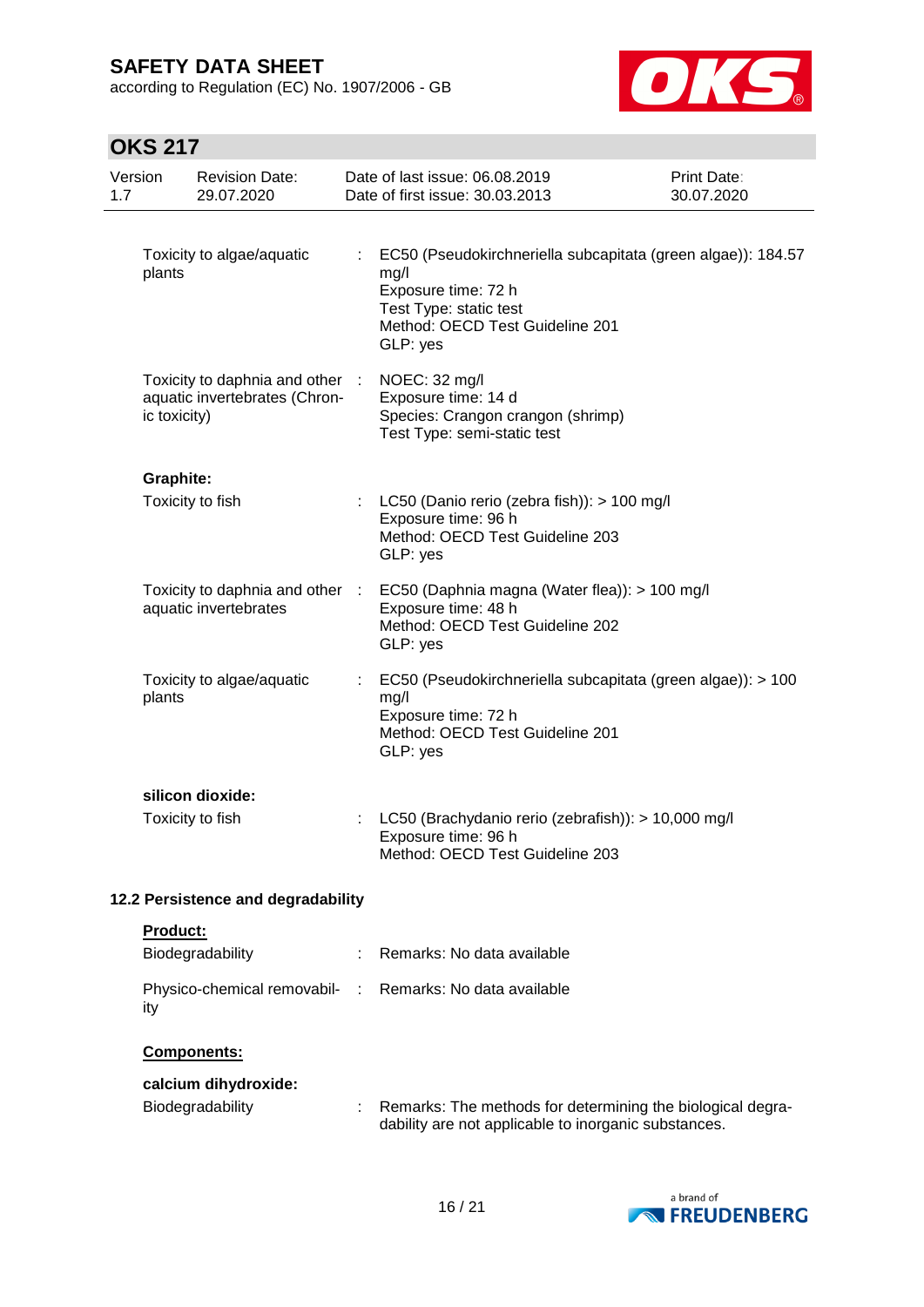according to Regulation (EC) No. 1907/2006 - GB



### **OKS 217**

| Version | <b>Revision Date:</b> | Date of last issue: 06.08.2019  | <b>Print Date:</b> |
|---------|-----------------------|---------------------------------|--------------------|
| 1.7     | 29.07.2020            | Date of first issue: 30.03.2013 | 30.07.2020         |

#### **12.3 Bioaccumulative potential**

#### **Product:**

| Bioaccumulation | : Remarks: This mixture contains no substance considered to |
|-----------------|-------------------------------------------------------------|
|                 | be persistent, bioaccumulating and toxic (PBT).             |
|                 | This mixture contains no substance considered to be very    |
|                 | persistent and very bioaccumulating (vPvB).                 |

#### **12.4 Mobility in soil**

| <b>Product:</b>                                    |                              |
|----------------------------------------------------|------------------------------|
| <b>Mobility</b>                                    | : Remarks: No data available |
| Distribution among environ-<br>mental compartments | : Remarks: No data available |

#### **12.5 Results of PBT and vPvB assessment**

| Product:                                                  |               |                                                                                                                                                                                                            |
|-----------------------------------------------------------|---------------|------------------------------------------------------------------------------------------------------------------------------------------------------------------------------------------------------------|
| Assessment                                                |               | This substance/mixture contains no components considered<br>to be either persistent, bioaccumulative and toxic (PBT), or<br>very persistent and very bioaccumulative (vPvB) at levels of<br>0.1% or higher |
| <b>Components:</b>                                        |               |                                                                                                                                                                                                            |
| Graphite:                                                 |               |                                                                                                                                                                                                            |
| Assessment                                                |               | Non-classified vPvB substance. Non-classified PBT sub-<br>stance.                                                                                                                                          |
| silicon dioxide:                                          |               |                                                                                                                                                                                                            |
| Assessment                                                |               | Non-classified vPvB substance. Non-classified PBT sub-<br>stance.                                                                                                                                          |
| 12.6 Other adverse effects                                |               |                                                                                                                                                                                                            |
| <b>Product:</b><br>Additional ecological infor-<br>mation | $\mathcal{L}$ | No information on ecology is available.                                                                                                                                                                    |

#### **SECTION 13: Disposal considerations**

#### **13.1 Waste treatment methods**

Product : The product should not be allowed to enter drains, water courses or the soil. Do not dispose of with domestic refuse. Dispose of as hazardous waste in compliance with local and

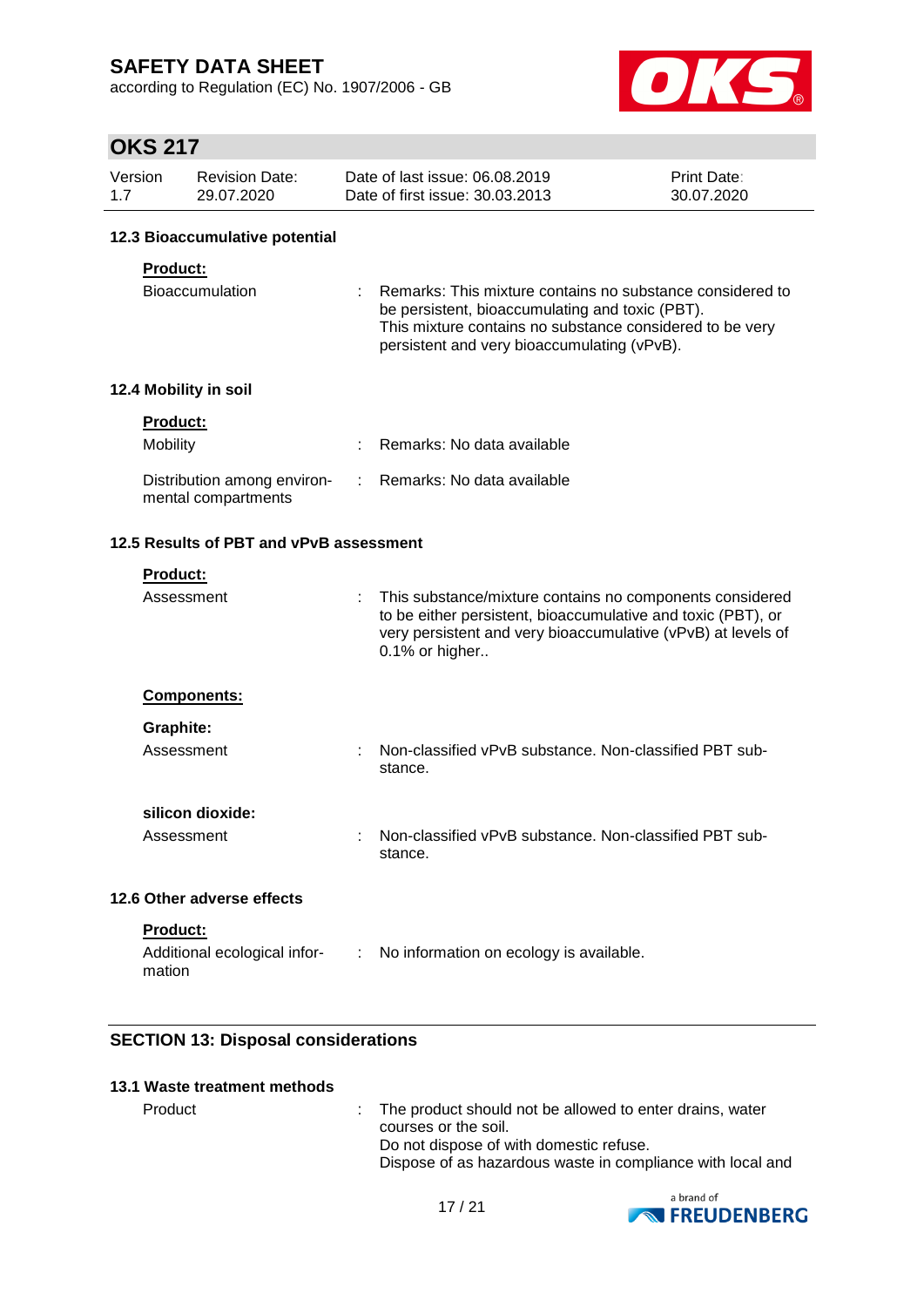according to Regulation (EC) No. 1907/2006 - GB



# **OKS 217**

| Version<br>1.7 | <b>Revision Date:</b><br>29.07.2020 | Date of last issue: 06.08.2019<br>Date of first issue: 30.03.2013 |                                                                 | Print Date:<br>30.07.2020                                                                                                 |
|----------------|-------------------------------------|-------------------------------------------------------------------|-----------------------------------------------------------------|---------------------------------------------------------------------------------------------------------------------------|
|                |                                     | national regulations.                                             | application for which the product was used.                     | Waste codes should be assigned by the user based on the                                                                   |
|                | Contaminated packaging              | the unused product.<br>local regulations.                         |                                                                 | Packaging that is not properly emptied must be disposed of as<br>Dispose of waste product or used containers according to |
|                |                                     |                                                                   | The following Waste Codes are only suggestions:                 |                                                                                                                           |
|                | Waste Code                          |                                                                   | used product, unused product<br>12 01 12*, spent waxes and fats |                                                                                                                           |
|                |                                     | uncleaned packagings                                              | by hazardous substances                                         | 15 01 10, packaging containing residues of or contaminated                                                                |

### **SECTION 14: Transport information**

| 14.1 UN number                    |   |                                   |
|-----------------------------------|---|-----------------------------------|
| <b>ADR</b>                        | ÷ | Not regulated as a dangerous good |
| <b>IMDG</b>                       |   | Not regulated as a dangerous good |
| <b>IATA</b>                       |   | Not regulated as a dangerous good |
| 14.2 UN proper shipping name      |   |                                   |
| <b>ADR</b>                        |   | Not regulated as a dangerous good |
| <b>IMDG</b>                       |   | Not regulated as a dangerous good |
| <b>IATA</b>                       |   | Not regulated as a dangerous good |
| 14.3 Transport hazard class(es)   |   |                                   |
| <b>ADR</b>                        |   | Not regulated as a dangerous good |
| <b>IMDG</b>                       |   | Not regulated as a dangerous good |
| <b>IATA</b>                       |   | Not regulated as a dangerous good |
| 14.4 Packing group                |   |                                   |
| <b>ADR</b>                        |   | Not regulated as a dangerous good |
| <b>IMDG</b>                       |   | Not regulated as a dangerous good |
| <b>IATA (Cargo)</b>               |   | Not regulated as a dangerous good |
| <b>IATA (Passenger)</b>           | t | Not regulated as a dangerous good |
| <b>14.5 Environmental hazards</b> |   |                                   |
| <b>ADR</b>                        |   | Not regulated as a dangerous good |
|                                   |   |                                   |

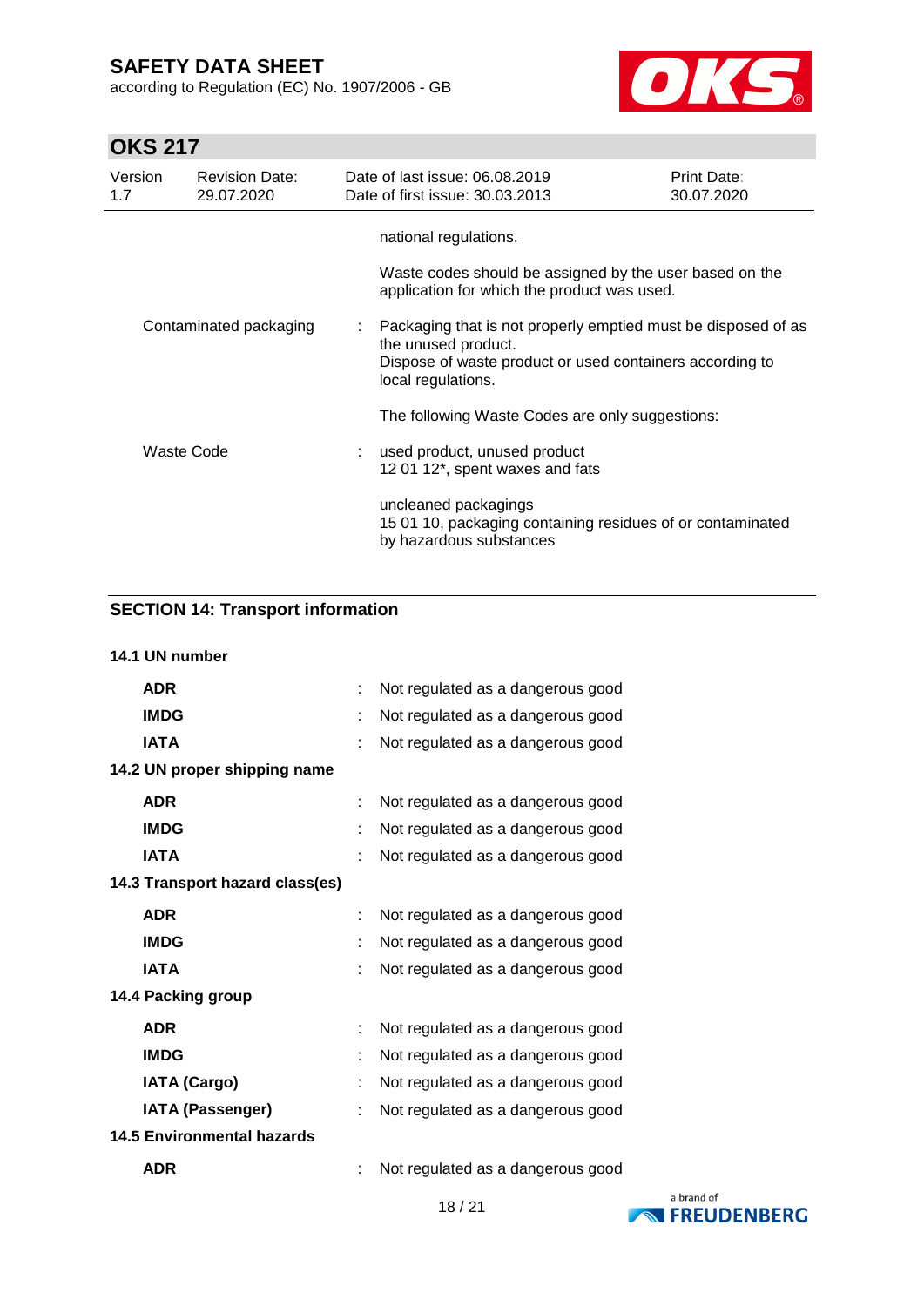according to Regulation (EC) No. 1907/2006 - GB



# **OKS 217**

| Version<br>1.7                                           | <b>Revision Date:</b><br>29.07.2020                 |  | Date of last issue: 06.08.2019<br>Date of first issue: 30.03.2013       | <b>Print Date:</b><br>30.07.2020 |
|----------------------------------------------------------|-----------------------------------------------------|--|-------------------------------------------------------------------------|----------------------------------|
|                                                          | <b>IMDG</b><br><b>IATA (Passenger)</b>              |  | Not regulated as a dangerous good<br>Not regulated as a dangerous good  |                                  |
| <b>IATA (Cargo)</b><br>Not regulated as a dangerous good |                                                     |  |                                                                         |                                  |
|                                                          | 14.6 Special precautions for user<br>Not applicable |  |                                                                         |                                  |
|                                                          |                                                     |  | 14.7 Transport in bulk according to Annex II of Marpol and the IBC Code |                                  |
|                                                          | Remarks                                             |  | Not applicable for product as supplied.                                 |                                  |

#### **SECTION 15: Regulatory information**

| ture | 15.1 Safety, health and environmental regulations/legislation specific for the substance or mix-                                                     |    |                                                                                                                                |
|------|------------------------------------------------------------------------------------------------------------------------------------------------------|----|--------------------------------------------------------------------------------------------------------------------------------|
|      | REACH - Candidate List of Substances of Very High<br>Concern for Authorisation (Article 59).                                                         | ÷. | This product does not contain sub-<br>stances of very high concern (Regu-<br>lation (EC) No 1907/2006 (REACH),<br>Article 57). |
|      | REACH - List of substances subject to authorisation<br>(Annex XIV)                                                                                   | t. | Not applicable                                                                                                                 |
|      | Regulation (EC) No 1005/2009 on substances that de-<br>plete the ozone layer                                                                         |    | $:$ Not applicable                                                                                                             |
|      | Regulation (EU) 2019/1021 on persistent organic pollu-<br>tants (recast)                                                                             |    | : Not applicable                                                                                                               |
|      | Regulation (EC) No 649/2012 of the European Parlia-<br>ment and the Council concerning the export and import<br>of dangerous chemicals               | t. | Not applicable                                                                                                                 |
|      | REACH - Restrictions on the manufacture, placing on<br>the market and use of certain dangerous substances,<br>preparations and articles (Annex XVII) | ÷. | Not applicable                                                                                                                 |
|      | Seveso III: Directive 2012/18/EU of the European Parliament and of the Council on the control of                                                     |    |                                                                                                                                |

Seveso III: Directive 2012/18/EU of the European Parliament and of the Council on the control of major-accident hazards involving dangerous substances. Not applicable

| Volatile organic compounds | Directive 2010/75/EU of 24 November 2010 on industrial  |
|----------------------------|---------------------------------------------------------|
|                            | emissions (integrated pollution prevention and control) |
|                            | Not applicable                                          |

#### **15.2 Chemical safety assessment**

This information is not available.

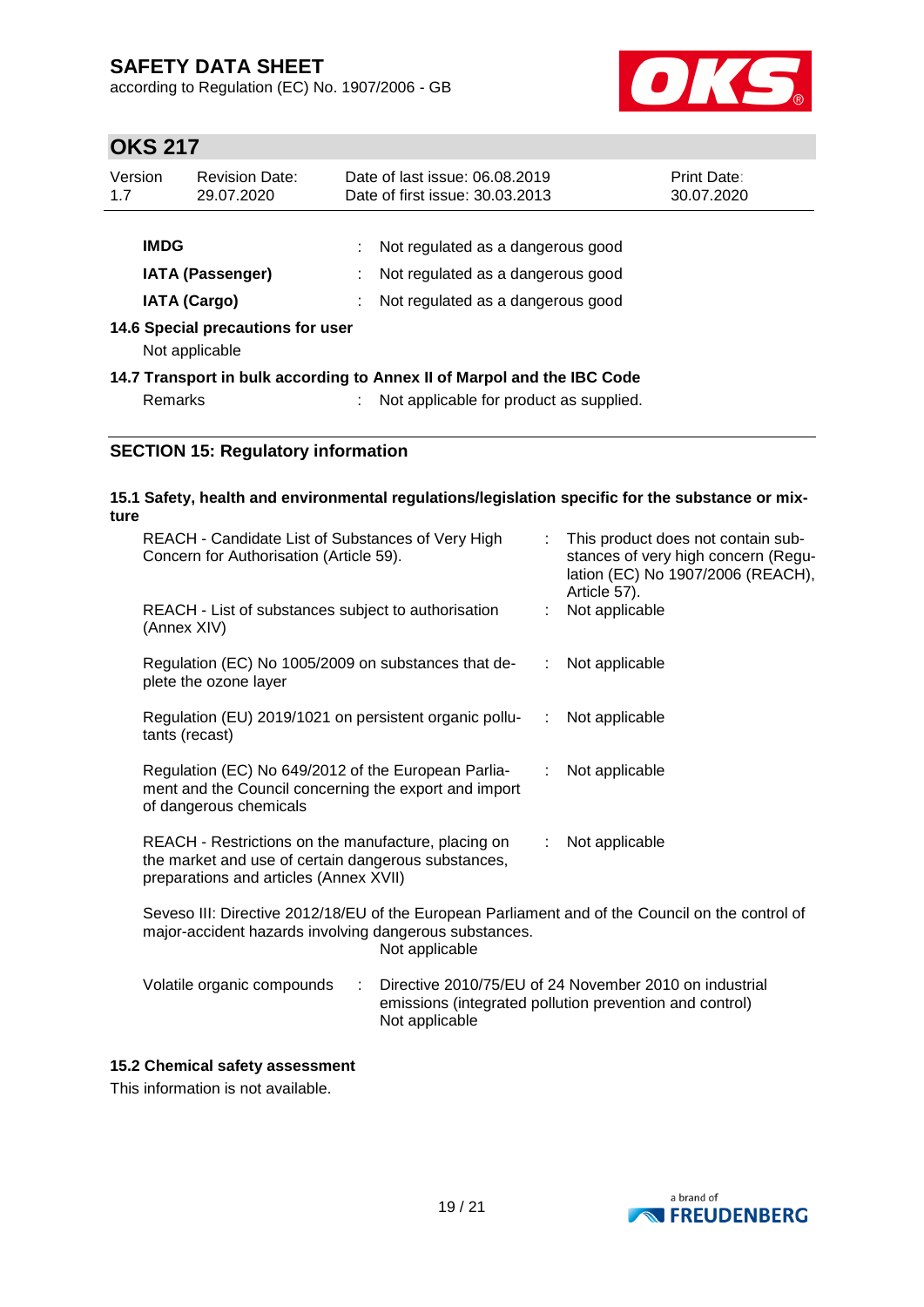according to Regulation (EC) No. 1907/2006 - GB



### **OKS 217**

| Version | Revision Date: | Date of last issue: 06.08.2019  | <b>Print Date:</b> |
|---------|----------------|---------------------------------|--------------------|
| 1.7     | 29.07.2020     | Date of first issue: 30.03.2013 | 30.07.2020         |

#### **SECTION 16: Other information**

| <b>Full text of H-Statements</b> |                                                 |
|----------------------------------|-------------------------------------------------|
| H <sub>304</sub>                 | : May be fatal if swallowed and enters airways. |
| H <sub>315</sub>                 | : Causes skin irritation.                       |
| H318                             | : Causes serious eye damage.                    |
| H335                             | : May cause respiratory irritation.             |

#### **Full text of other abbreviations**

| 2004/37/EC         | Europe. Directive 2004/37/EC on the protection of workers<br>from the risks related to exposure to carcinogens or mutagens                                                                                                                               |
|--------------------|----------------------------------------------------------------------------------------------------------------------------------------------------------------------------------------------------------------------------------------------------------|
| 2017/164/EU        | at work<br>: Commission Directive (EU) 2017/164 establishing a fourth list<br>of indicative occupational exposure limit values pursuant to<br>Council Directive 98/24/EC, and amending Commission Direc-<br>tives 91/322/EEC, 2000/39/EC and 2009/161/EU |
| GB EH40            | : UK. EH40 WEL - Workplace Exposure Limits                                                                                                                                                                                                               |
| 2004/37/EC / TWA   | Long term exposure limit                                                                                                                                                                                                                                 |
| 2017/164/EU / STEL | : Short term exposure limit                                                                                                                                                                                                                              |
| 2017/164/EU / TWA  | Limit Value - eight hours                                                                                                                                                                                                                                |
| GB EH40 / TWA      | Long-term exposure limit (8-hour TWA reference period)                                                                                                                                                                                                   |
| GB EH40 / STEL     | Short-term exposure limit (15-minute reference period)                                                                                                                                                                                                   |

ADN - European Agreement concerning the International Carriage of Dangerous Goods by Inland Waterways; ADR - European Agreement concerning the International Carriage of Dangerous Goods by Road; AICS - Australian Inventory of Chemical Substances; ASTM - American Society for the Testing of Materials; bw - Body weight; CLP - Classification Labelling Packaging Regulation; Regulation (EC) No 1272/2008; CMR - Carcinogen, Mutagen or Reproductive Toxicant; DIN - Standard of the German Institute for Standardisation; DSL - Domestic Substances List (Canada); ECHA - European Chemicals Agency; EC-Number - European Community number; ECx - Concentration associated with x% response; ELx - Loading rate associated with x% response; EmS - Emergency Schedule; ENCS - Existing and New Chemical Substances (Japan); ErCx - Concentration associated with x% growth rate response; GHS - Globally Harmonized System; GLP - Good Laboratory Practice; IARC - International Agency for Research on Cancer; IATA - International Air Transport Association; IBC - International Code for the Construction and Equipment of Ships carrying Dangerous Chemicals in Bulk; IC50 - Half maximal inhibitory concentration; ICAO - International Civil Aviation Organization; IECSC - Inventory of Existing Chemical Substances in China; IMDG - International Maritime Dangerous Goods; IMO - International Maritime Organization; ISHL - Industrial Safety and Health Law (Japan); ISO - International Organisation for Standardization; KECI - Korea Existing Chemicals Inventory; LC50 - Lethal Concentration to 50 % of a test population; LD50 - Lethal Dose to 50% of a test population (Median Lethal Dose); MARPOL - International Convention for the Prevention of Pollution from Ships; n.o.s. - Not Otherwise Specified; NO(A)EC - No Observed (Adverse) Effect Concentration; NO(A)EL - No Observed (Adverse) Effect Level; NOELR - No Observable Effect Loading Rate; NZIoC - New Zealand Inventory of Chemicals; OECD - Organization for Economic Co-operation and Development; OPPTS - Office of Chemical Safety and Pollution Prevention; PBT - Persistent, Bioaccumu-